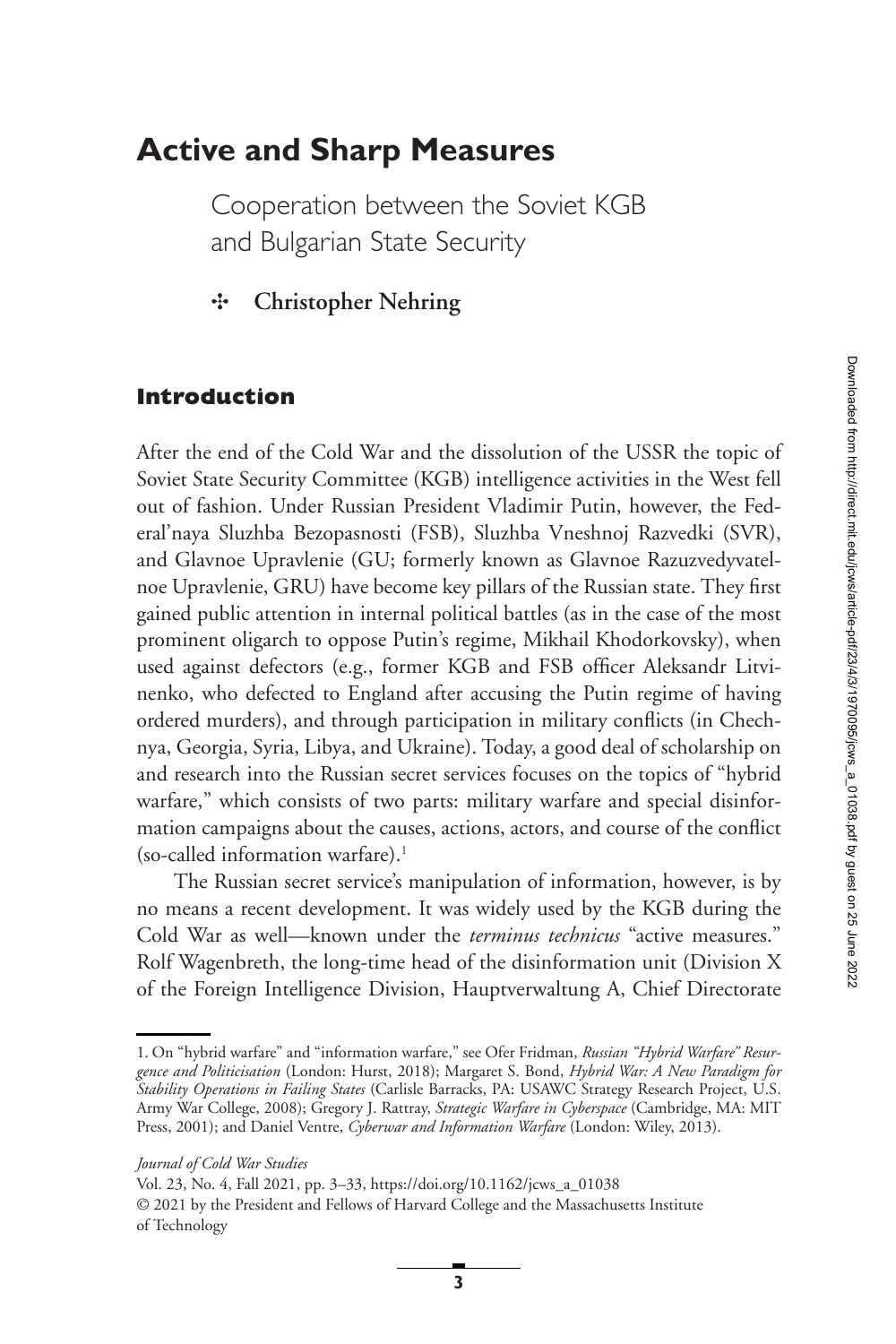A, HVA) of the East German Ministry for State Security (MfS or Stasi), once declared in a lecture to his staff: "Our friends in Moscow call it *dezinformatsiya*, our enemies in Washington call it *active measures* and I, my dear friends, call it my favorite pastime."<sup>2</sup>

The question of what Soviet-bloc intelligence services meant by "active measures" (*aktivniye meropriyatiya*) remains open. No precise or literal equivalent of this term exists in the world of Western intelligence. The closest Western equivalent is "(covert) psychological warfare" or what today is often called "strategic communication.["3](#page-1-1) It is useful to contrast the terms "active measures" and "passive measures." During the Cold War the latter referred to the passive gathering of information, the former to the active use and application of information in disinformation operations or propaganda campaigns. The aim of such operations was to influence the behavior of individuals, social groups, political institutions, or key decision-makers to favor Communist goals and outcomes. In general, "active measures" sought to increase support among Western politicians and the public for Soviet foreign policy goals by advocating issues through open, semi-covert or clandestine actors. These nuances were referred to as "black," "gray," and "white propaganda.["4](#page-1-2) In contrast to "white," official propaganda," active measures were mostly clandestine and illegal intelligence operations meant to disrupt, discredit, and influence intelligence targets. Their approach to "active measures" was subtle, blending truths, half-truths, and untruths. The KGB and DS employed agents to ensure that their forgeries would not be uncovered. Active measures were therefore a field of work unique to Soviet-bloc intelligence services.

By the 1950s, the Soviet state security organs had developed a separate department for disinformation and active measures: Service "A" of the First Main Directorate (Pervoe glavnoe upravlenie, or PGU) of the KGB. Subsequently, the KGB encouraged its "fraternal organs" in the Eastern bloc to engage in similar operations.<sup>5</sup> The archives of these former Warsaw Pact countries (which are today all members of the European Union) provide crucial

<span id="page-1-0"></span><sup>2.</sup> Günter Bohnsack and Herbert Brehmer, *Auftrag Irreführung: Wie die Stasi im Westen Politik machte* (Hamburg: Carlsen, 1992), p. 19.

<span id="page-1-1"></span><sup>3.</sup> See Denis Kux, "Soviet Active Measures: Overview and Assessment," *Parameters: Journal of the US Army War College*, Vol. 15, No. 4 (1985), pp. 19–28.

<span id="page-1-2"></span><sup>4.</sup> See Richard Shultz and Roy Godson, *Dezinformatsia: Active Measures in Soviet Strategy* (Washington, DC: Pergamon-Brassey's, 1984), pp. 1–16.

<span id="page-1-3"></span><sup>5.</sup> On cooperation between Bulgarian, East German, and Soviet foreign intelligence, see Christopher Nehring, *Die Zusammenarbeit der DDR-Auslandsaufklärung mit der Aufklärung der Volksrepublik Bulgarien: Regionalfilialen des KGB?* (Konrad-Adenauer Foundation Bulgaria, 2016), available online at [http://www.kas.de/wf/doc/kas\\_21492-1442-1-30.pdf?170124145839.](http://www.kas.de/wf/doc/kas_21492-1442-1-30.pdf?170124145839)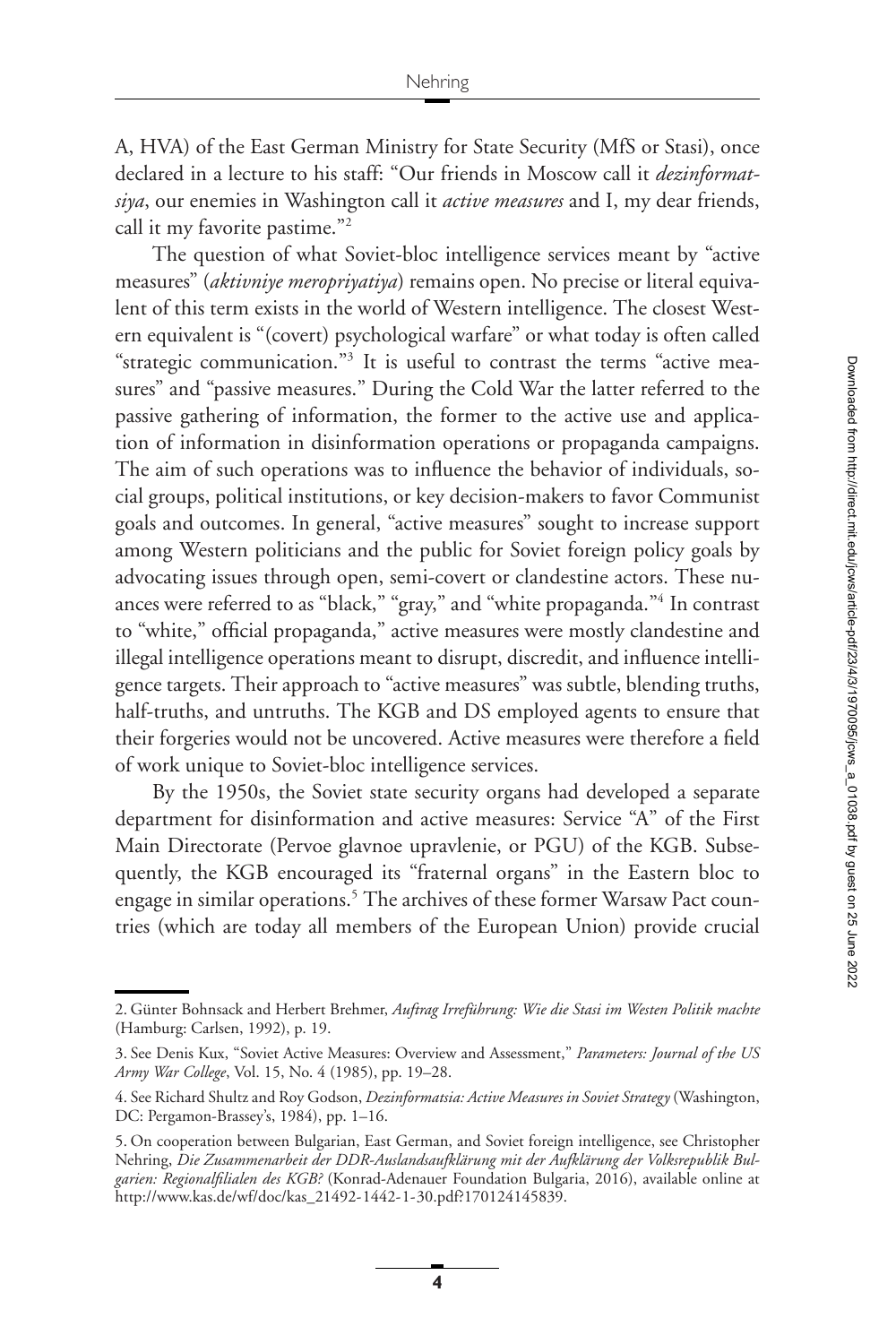information on KGB cooperation with other Warsaw Pact services in campaigns of disinformation and active measures. Recent studies on the KGB's wide-ranging disinformation campaign regarding the origins of acquired immune deficiency syndrome (AIDS) have demonstrated the value of using materials of the East European foreign intelligence archives to shed light on the KGB overseers in Moscow.<sup>6</sup>

Bulgaria, one of the smallest Soviet satellite states in Europe, serves as a perfect example. Even though the intelligence work of the Bulgarian State Security (Durzhavna Sigurnost, or DS) service was "of little interest" to the KGB, the DS was one of Moscow's closest allies.<sup>7</sup> In contrast, for example, to the notorious State Security (Stasi) organs of the German Democratic Republic (GDR), which thought of themselves as a partner to the Soviet KGB, the DS's self-image was that of a "regional branch of the KGB.["8](#page-2-2) Not only did the Soviet Union build the entire Bulgarian security apparatus, it also lent massive theoretical, practical, and technical support and helped to operate the Bulgarian DS. Thus, Soviet-Bulgarian cooperation, particularly in the field of active measures, can serve as a prism through which to scrutinize Soviet intelligence work.

The analysis here provides historical context for contemporary debates about the Russian security services and their strategic use of disinformation and active measures. The article begins by describing the general history of intelligence cooperation between the Soviet Union and Communist Bulgaria to highlight the structures and procedures for planning and carrying out "active measures." The article then looks at specific instances of cooperation on active measures and disinformation, using several case studies to bring out the general division of labor, the methods, and the operations' goals. In some of the East European intelligence services, such as Czechoslovakia and Bulgaria, "sharp operative measures" (*ostroye opertivnoe meropriyatiya*) such as

<span id="page-2-0"></span><sup>6.</sup> See, for example, Christopher Nehring and Douglas Selvage, *Die AIDS-Verschwörung: Das Ministerium für Staatssicherheit und die AIDS Desinformationskampagne des KGB* (Berlin: BStU, 2014); Douglas Selvage, "Operation 'Denver': The East German Ministry for State Security and the KGB's AIDS Disinformation Campaign, 1985-1986 (Part 1)," *Journal of Cold War Studies*, Vol. 21, No. 4 (Fall 2019), pp. 71-123; Douglas Selvage, "Operation 'Denver': The East German Ministry for State Security and the KGB's AIDS Disinformation Campaign, 1986–1989 (Part 2)," *Journal of Cold War Studies*, Vol. 23, No. 3 (Summer 2021), pp. 4-80; and Christopher Nehring and Douglas Selvage, "Operation 'Denver': KGB and Stasi Disinformation Regarding AIDS," *Sources and Methods: A Blog of the History and Public Policy Program*, Woodrow Wilson Center, 2019, available online at https: [//www.wilsoncenter.org/blog-post/operation-denver-kgb-and-stasi-disinformation-regarding-aids.](https://www.wilsoncenter.org/blog-post/operation-denver-kgb-and-stasi-disinformation-regarding-aids)

<span id="page-2-1"></span><sup>7.</sup> Oleg Kalugin, *Spymaster: My Thirty-Two Years in Intelligence and Espionage against the West* (New York: Basic Books, 2007), p. 176.

<span id="page-2-2"></span><sup>8.</sup> See Christopher Nehring, "Bulgaria—The 16th Soviet Republic?" *Journal of Cold War Studies*, forthcoming.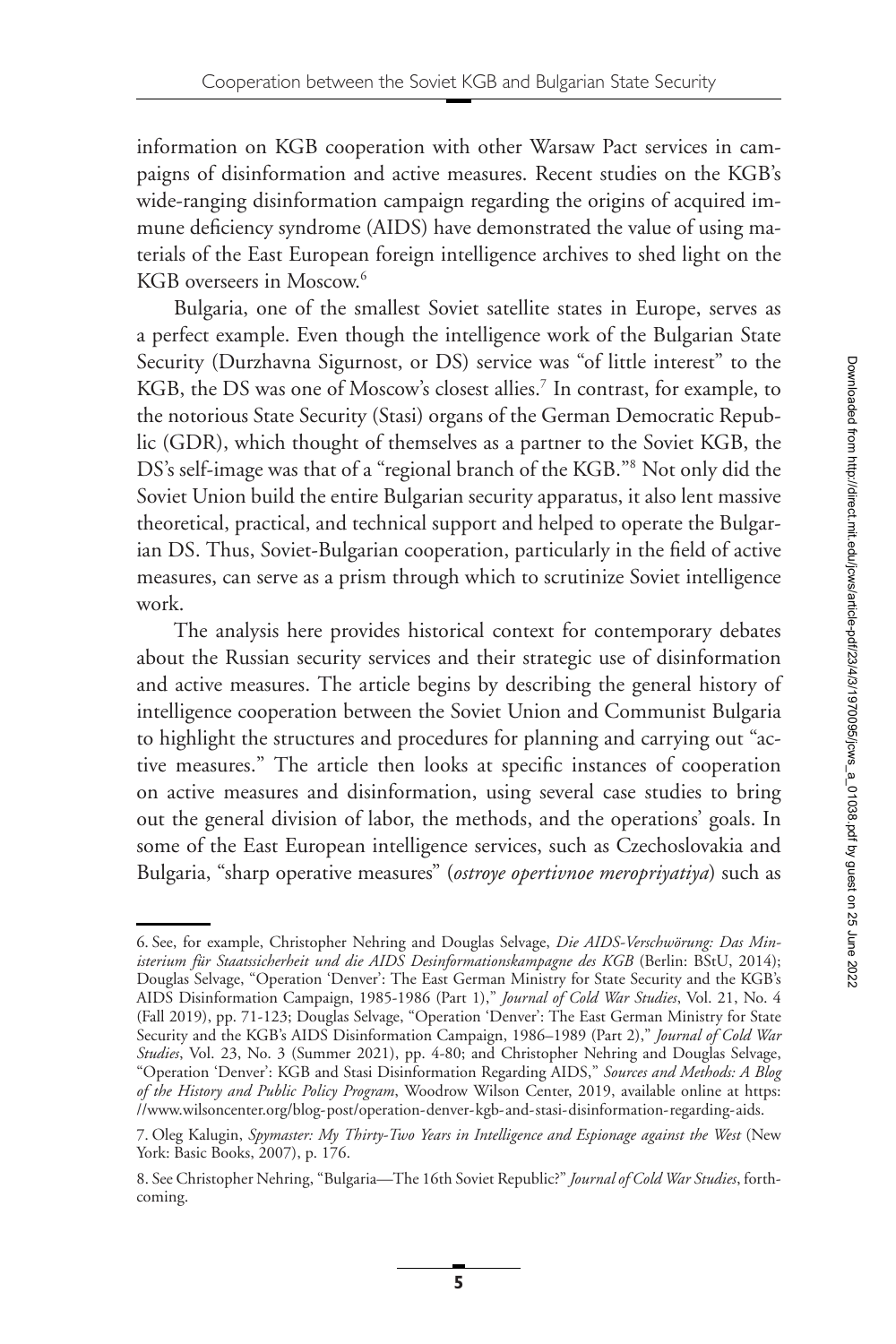assassinations and abductions were, in the early 1960s at least, organized by the departments in charge of active measures. Hence, this sensitive field of intelligence work can serve as an indicator of Soviet-Bulgarian intelligence cooperation. The article also analyzes the reactions of Western intelligence agencies and governments to Soviet and Bulgarian active measures and assesses the effectiveness of the operations.

### **Bulgaria: The "16th Soviet Republic" with a "Regional Branch" of the KGB**

Bulgaria was so close to the Soviet Union during the Cold War that some Bulgarians dubbed it the "16th Soviet republic" behind closed doors. After the collapse of Communism, Bulgarian archives revealed that public opinion on the issue was not far from the truth. At least three times, the leader of the Bulgarian Communist Party (BKP), Todor Zhivkov, proposed to Soviet leaders that Bulgaria officially join the Soviet Union. Although each proposal was motivated by his own personal goals and political calculations, he ensured ongoing Soviet support by demonstrating his complete loyalty to Moscow[.9](#page-3-0)

Zhivkov's strategy of ensuring Moscow's support through complete subordination was also mirrored at other levels of the Bulgarian state. This was especially the case for the Communist regime's secret police. As in the other countries of Eastern Europe, the founding and development of the vast apparatus of Bulgarian state security after the Second World War was heavily influenced and guided by the Soviet "liberators"—notably, the KGB (the name used for the Soviet state security apparatus from 1954 on).<sup>10</sup> Zhivkov then pushed things to the extreme. In November 1969, after the security crisis in the Warsaw Pact prompted by the Prague Spring in 1968, Zhivkov personally assured Yuri Andropov, then head of the KGB, that the DS was a "branch of the KGB.["11](#page-3-2) Zhivkov used submissive and exaggerated language to assure the Soviet Union of his loyalty and remain in Moscow's good graces.

During the DS's formative period in the 1950s and 1960s, the agency routinely received direct "orders" from Moscow and the KGB advisers in Sofia

<span id="page-3-0"></span><sup>9.</sup> Ibid.

<span id="page-3-1"></span><sup>10.</sup> See Jordan Baev, *KGB v Bulgariya* (Sofia: Voenno izdatelstvo, 2009), pp. 25–60.

<span id="page-3-2"></span><sup>11.</sup> See "Information Nr. 724 of Bulgarian State Security regarding talks with the Soviet delegation headed by Comrade Yu. Andropov from 24.12.1969," in Tatyana Kirakova et al., eds., *KGB i DS: DS-KGB: Vryski i Zavisimost: Dokumentalen Sbornik na Komisiyata za razkrivane na dokumenti i obyavyavane na prinadlezhnost na bulgarski grazhdani kym durzhavna Sigurnost i razuznavatelni sluzhbi na Bulgarskata Narodna Armiya* (Sofia: COMDOS, 2009), Doc. 68, pp. 417–424, esp. 418, scanned online version at [http://comdos.bg/Æ0H8B5%208740=8O/ds-i-kgb.](http://comdos.bg/000000%200000000/ds-i-kgb)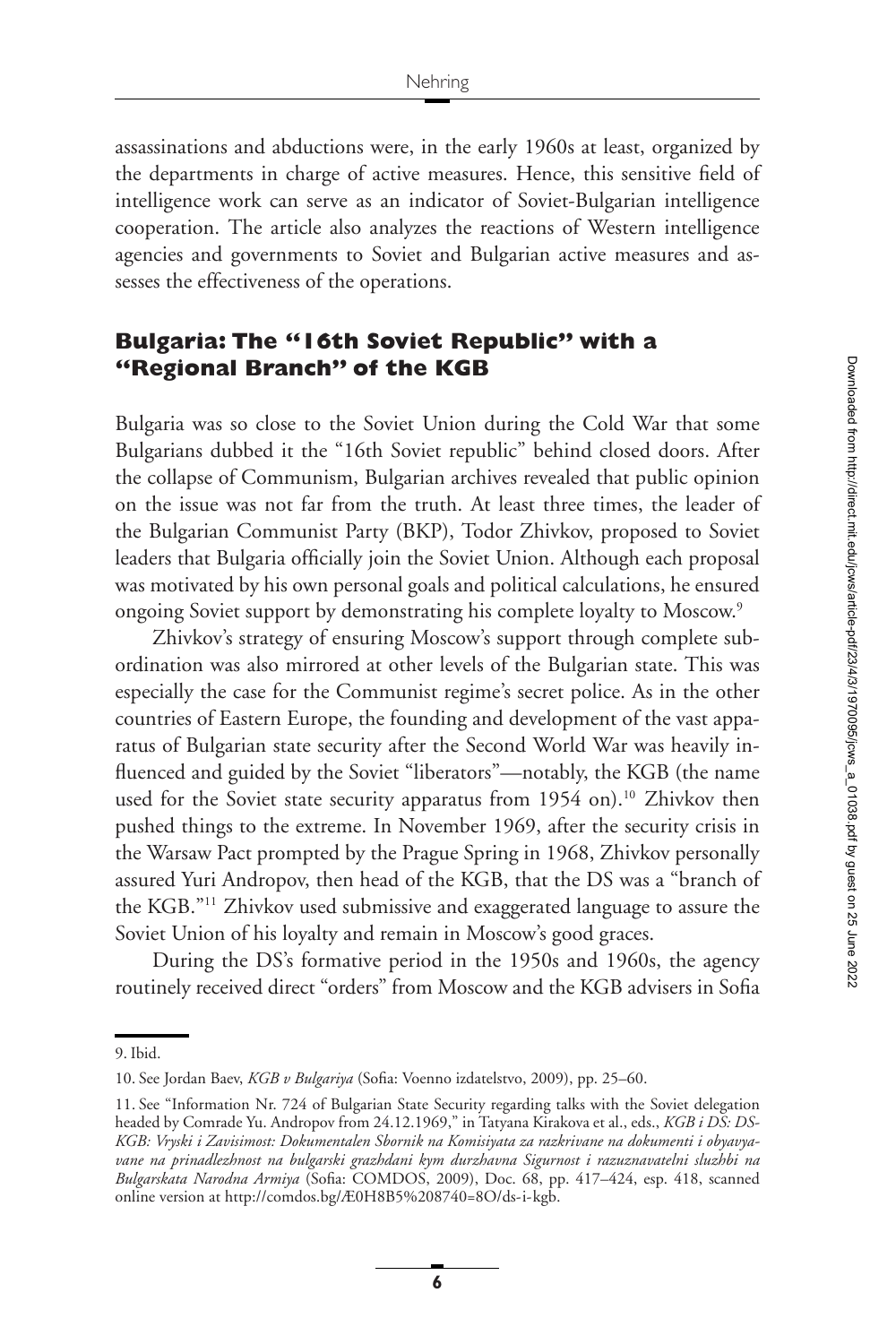on how to build a Soviet-type secret service. However, in the early 1970s, a shift took place. Instead of waiting for "orders," the DS practiced its own kind of anticipatory obedience—for example, by sending every directive to Moscow for approval before it was signed.<sup>12</sup> The same applied to every speech given by the head of Bulgarian foreign intelligence at multilateral meetings of the Soviet-bloc intelligence agencies, which began in 1970.<sup>13</sup>The shift to anticipatory obedience marked the end of the formative years of the DS and found expression in two key documents. First, in 1972, the BKP Politburo ordered the DS to draft a new basic statute (*osnovno polozhenie*) for its work. All drafts of this document were sent to Moscow and edited to comply with Soviet ideas.<sup>14</sup> The statute codified all formal regulations that guided the work of the DS until its collapse in 1989–1990, thus providing the overall frame for its existence. Second, on 8 April 1972, the first formal written agreement between the KGB and one of its "fraternal organs" was signed with the DS in Sofia[.15](#page-4-3) The document clarified the principles guiding and regulating cooperation between the KGB and the DS. The significance of the document was not its seven pages of content but the fact that the KGB signed such an agreement with the Bulgarians first among all the Soviet-bloc security services. Joint work plans for cooperation in foreign intelligence, counterintelligence, and military counterintelligence soon followed. The agreements between the sections in charge of monitoring every sphere of society at home (secret police) and the information and analysis departments were of much greater significance insofar as they set the frame for joint operational work in the following years. Following Zhivkov's line, the long-time Minister of Internal Affairs Dimitur Stoyanov went even further in 1975 by welcoming the "direct transfer [*pryako prilagane*] of Soviet experience in intelligence work" to the DS and the "full integration" (*pulna integratsiya*) of the DS into the KGB[.16](#page-4-4)

<span id="page-4-1"></span><span id="page-4-0"></span><sup>12.</sup> See Baev, *KGB v Bulgariya*, pp. 94–96.

<sup>13.</sup> See "Letter from the head of PGU-DS to Minister of Internal Affairs A.Solakov and his deputy M.Spasov concerning the draft for the lecture, to be delivered at the meeting of the heads of the foreign intelligence services of the Warsaw Pact in Budapest," 7–11 November 1970, in Archive of the Commission for the Disclosure of Documents and for Announcing the Affiliation of Bulgarian Citizens with State Security and the Intelligence Services of the Bulgarian People's Army (COMDOS archive), Fond (F.) 9, Opis' (Op.) 2, a.e. 780, pp. 134–137.

<span id="page-4-2"></span><sup>14.</sup> Baev, *KGB v Bulgariya*, p. 95.

<span id="page-4-3"></span><sup>15. &</sup>quot;Agreement on cooperation between the Ministry of Internal Affairs of the PRB and the KGB under the USSR Council of Ministers," 4 August 1972, in Kiryakova et al., eds., *KGB i DS,* Doc. 75, pp. 476–484, and Doc. 76, pp. 485–493; and Baev, *KGB v Bulgariya*, pp. 94–97.

<span id="page-4-4"></span><sup>16.</sup> See the Bulgarian Minister of Internal Affairs D. Stoyanov at the "Consultation concerning the common work plan of the Bulgarian foreign intelligence with the KGB," June 1975, in COMDOS archive, F. 9, Op. 2, a.e. 838, p. 15: "In execution of the orders of Comrade Todor Zhivkov the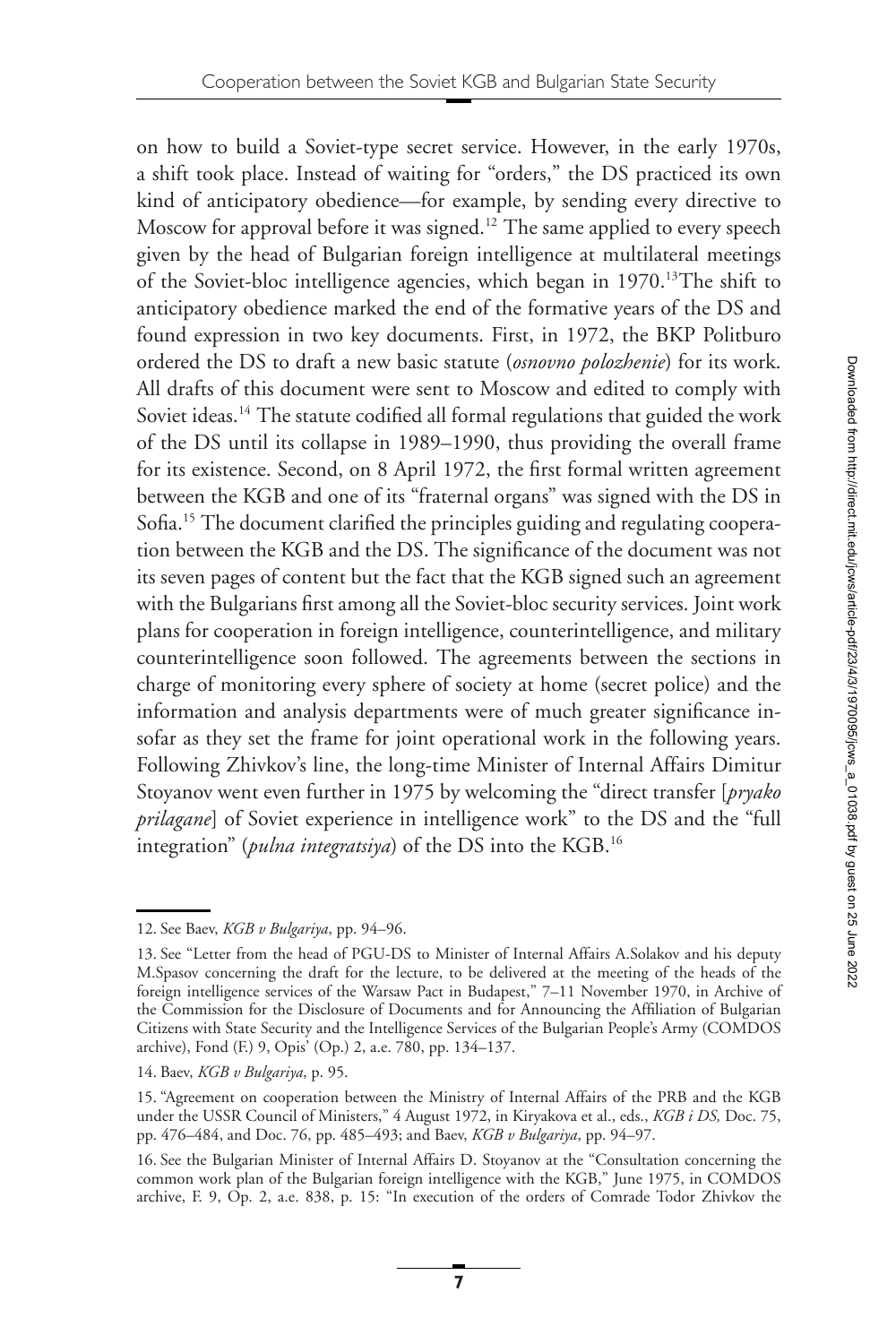This "full integration" of Bulgarian foreign intelligence into the KGB had several day-to-day implications. What was true for all high-ranking normative documents concerning the DS—for example, that they were passed on to Moscow, discussed at annual meetings, and produced in coordination with the KGB adviser in Sofia—also held for each operational division. All annual work plans for Departments I (Turkey) and II (Greece and Cyprus) of Bulgarian foreign intelligence were coordinated with the KGB before they were approved. Furthermore, each plan contained special sections on common operational measures that were not only negotiated beforehand but also carried out jointly[.17](#page-5-0) Hence, the KGB knew in advance where, how, and when the Bulgarians were trying to gather information about neighboring countries in the North Atlantic Treaty Organization (NATO). Even though KGB General Oleg Kalugin later claimed that Bulgaria's contributions were of little interest, evidence in the DS archive suggests otherwise.<sup>18</sup>

All operational departments of Bulgarian foreign intelligence stuck to this pattern and, when they recruited an important source they sometimes went further. When, for example, Department VII (Economic and Industrial Espionage) recruited agent "DELON," a Bulgarian working in Switzerland and Austria who was in possession of information on the U.S. Department of Defense, it immediately informed the KGB, passed on all his information, and asked its KGB colleagues for advice on how to use him. Before long the KGB and Bulgarian foreign intelligence had switched roles. Having trained "DELON" as a spy, the Bulgarians turned him over to be run directly by the KGB. The KGB, in turn, promised to pass on his information to the DS.<sup>19</sup>

<span id="page-5-1"></span>18. On Soviet-Bulgarian cooperation, see Kalugin, *Spymaster*, pp. 176–182.

coordination and cooperation between the DS and the KGB will rise to such a level that they function as one unified system, that the DS works as a branch of the KGB." See also "Talks with the PGU-KGB concerning the plan for cooperation from 1972 to 1975," 2-5 June 1975, in Kiryakova et al., eds., *KGB i DS*, Doc. 99, pp. 664–686. For the matching statements of the KGB delegation, see "Stenographic minutes of the information of Comrade Andropov—head of the KGB under the USSR Council of Ministers—which he made at the plenary meeting of the two delegations on 14 November 1974," in Kiryakova et al., eds., *KGB i DS*, Doc. 94, pp. 618–629.

<span id="page-5-0"></span><sup>17. &</sup>quot;Plan for common active measures of the foreign intelligence services of the PRB and the USSR," 4 June 1975, in Kiryakova et al., eds., *KGB i DS*, Doc. 101, pp. 687–697; "Information Nr. 503 on the plan for common active measures for 1977," in Kiryakova et al., eds., *KGB i DS*, Doc. 110, pp. 725–729; and "Information concerning the work meeting in Sofia with Colonel Vadim Petrovich Ivanov, head of Service 'A' of the PGU-KGB," 4 September 1977, in Kiryakova et al., eds., *KGB i DS*, Doc. 119, pp. 748–752.

<span id="page-5-2"></span><sup>19. &</sup>quot;Information on the condition of the cooperation between dep. VII PGU-DS and the Administration STI of PGU-KGB for the period 1/1/1976 until 20/10/1977," in Kiryakova et al., eds., *KGB i DS*, Doc. 118, pp. 743–747; "Annual Account of Dep. VII for 1984," in COMDOS, *Durzhavna sigurnost i nauchno-tekhnichesko razuznavane* (Sofia: COMDOS, 2012), Doc. 90, pp. 579–590; and "Information concerning the work of Department VII PGU-DS in execution of the action plan on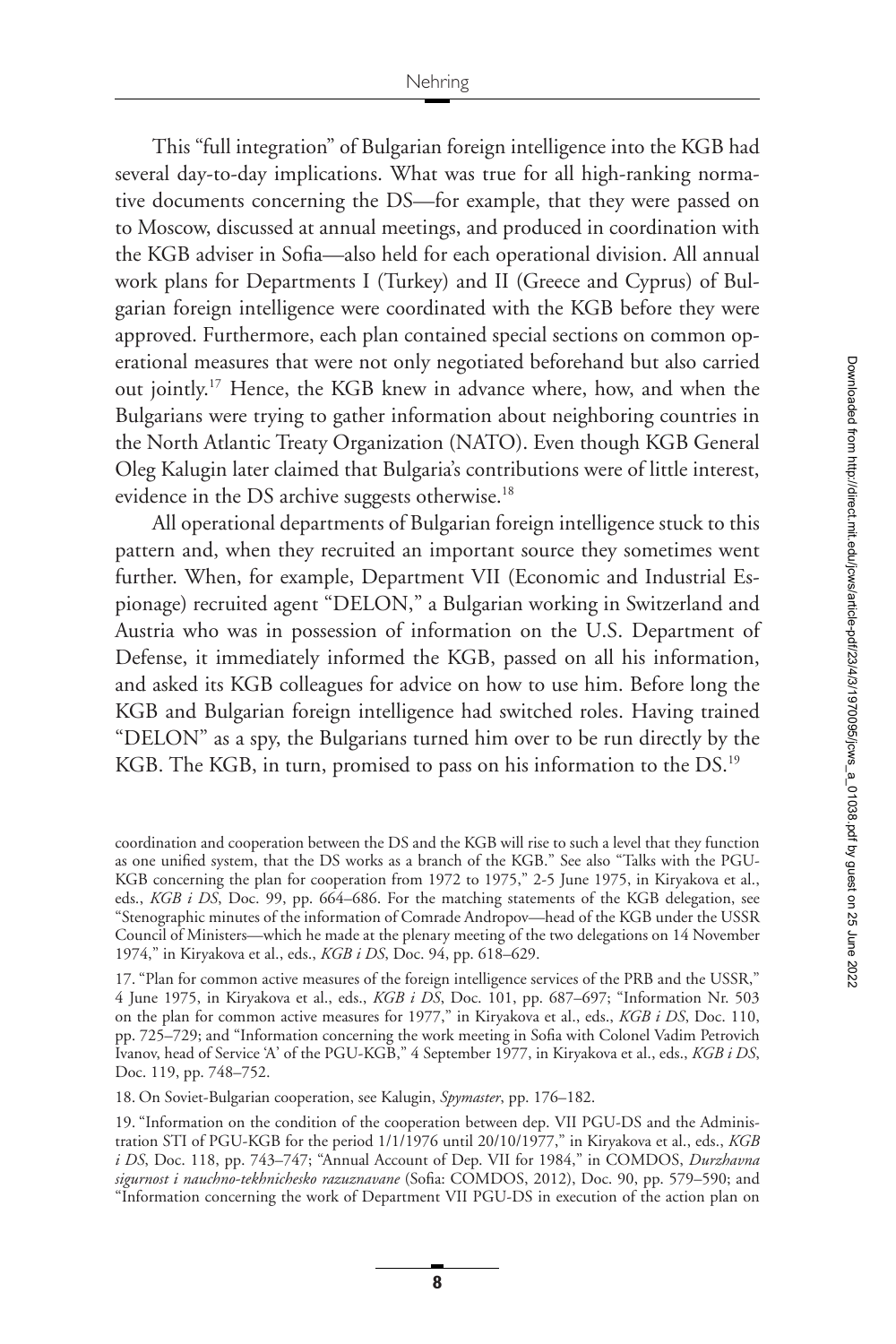The KGB also played a key role in conducting surveillance on foreign embassies in the Bulgarian capital of Sofia. Because Germany had traditionally been the most important European trade partner for Bulgaria, the West German trade mission (1963), which was subsequently upgraded to an embassy in 1973, was a major intelligence target. Contrary to what one might expect, however, the East German Stasi did little work with the Bulgarians in this field until the mid-1970s. The KGB, in contrast, was involved in all major plans on how to monitor the trade mission and its personnel from the beginning. A key objective was to break into the mission and install surveillance equipment that would track all diplomatic communications with Bonn. These operations were carried out jointly by DS and KGB personnel. The information the Bulgarians gathered by reading West German telegrams was regularly transferred by the Bulgarian internal affairs minister to the chairman of the KGB.<sup>20</sup>

Similarly, all agents the Bulgarians succeeded in recruiting among the West German diplomatic staff were run jointly with the KGB. The KGB and the DS would, for example, organize a trip of a West German secretary with her Romeo agent to the Soviet Union.<sup>21</sup> The KGB advised the Bulgarians on how to run sources. If the contacts proved promising, the KGB would take them over. One of the best examples was a West German diplomat codename "RAVEN." The Bulgarians had used the Romeo strategy to get to his wife, who passed on occasional pieces of information. The Stasi's foreign intelligence branch, the Hauptverwaltung A (HVA), was also working on "RAVEN" and consulted the DS on the case. In the end, the KGB took charge of "RAVEN" because he was a promising diplomat with a special focus on Eastern Europe.<sup>22</sup>

Another prominent case was agent "PIKADILI," who was suspected of having killed the Bulgarian dissident Georgi Markov in London. After a large blank spot in his agent file around the year of the murder, "PIKADILI" assumed tasks of minor importance. At the beginning of the 1980s he was handed over to the KGB, for whom he tried (and failed) to seduce a secretary at NATO headquarters in Brussels. He was then sent to Africa, where he established contacts with Western diplomats.<sup>23</sup>

the cooperation of the PGU-DS with the PGU-KGB in STI for 1973," in Kiryakova et al., eds., *KGB i DS*, Doc. 89, pp. 587–590.

<span id="page-6-0"></span><sup>20.</sup> See Nehring, *Die Zusammenarbeit*, pp. 124–147.

<span id="page-6-1"></span><sup>21.</sup> Ibid., pp. 138–140.

<span id="page-6-2"></span><sup>22.</sup> Ibid., pp. 135–138.

<span id="page-6-3"></span><sup>23.</sup> See Khristo Khristov, *Dvoiniyat zhivot na agent "PIKADILI": Dosieto na edinstveniya agent, zapodozriyan v ubiistvoto na pisatelya, i klyuchoviya arkhiv na purvo glavno upravleniya* (Sofia: Ikonomedia, 2008), pp. 107–115.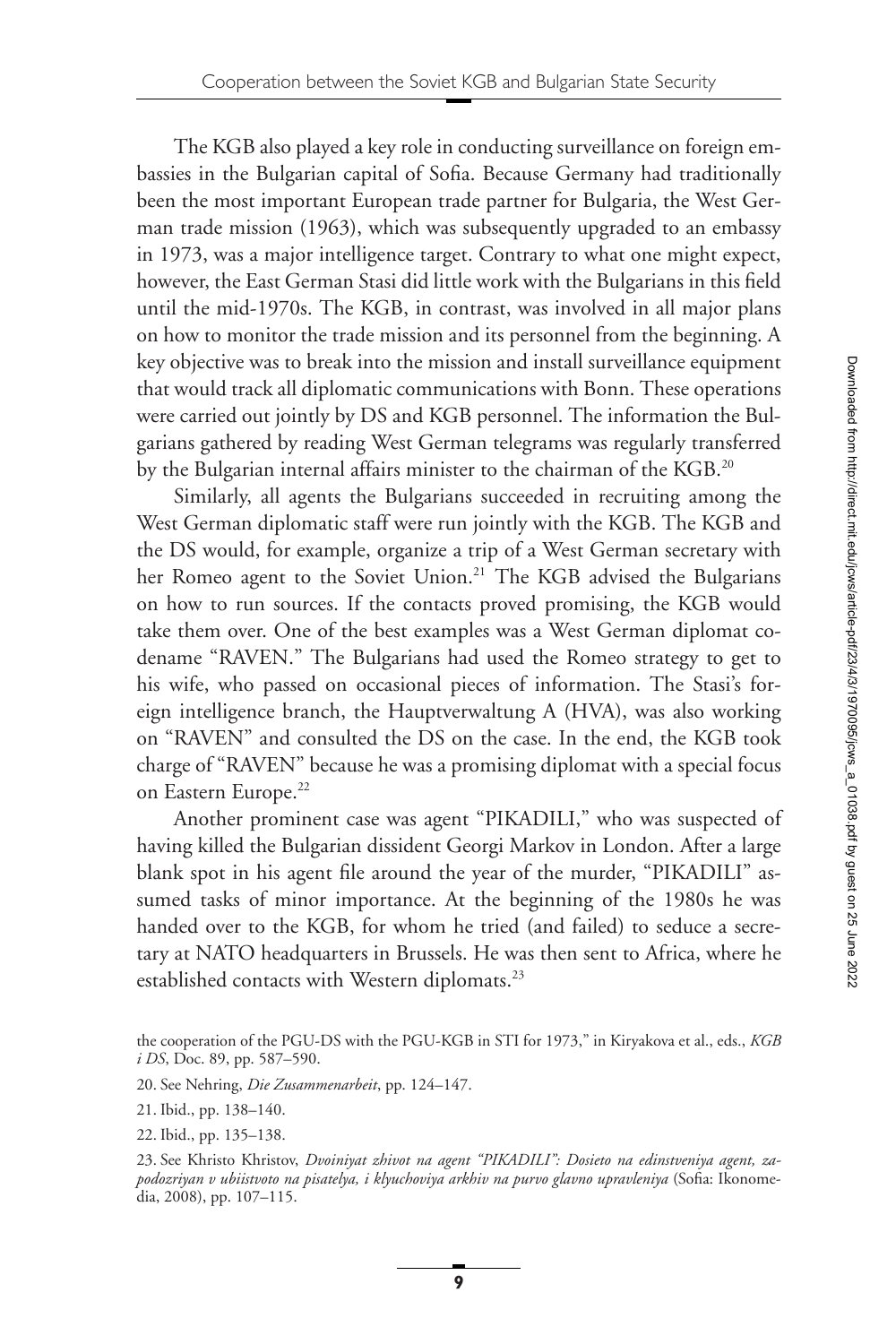For the Bulgarian intelligence service, being a branch of the KGB meant opening up internal secrets, disclosing nearly all of its operational work, and hardly ever running an operation abroad without first consulting on every detail with Moscow. This, however, was a two-way street. By opening up completely, the Bulgarians induced the KGB to become more deeply engaged in Bulgarian operational matters and to assist them on a daily basis. Each of the aforementioned cases proves the point. The KGB either provided the Bulgarians with know-how and technology (which the DS could not have obtained on its own) or took the overall lead in joint operations. The murder of Markov serves as only one example of how this principle worked to Bulgaria's advantage. Not only did the Bulgarians engage in espionage for the KGB abroad, but the KGB became engaged in Bulgarian affairs in which they had hardly any interest.

As these examples show, the working level on an everyday operational basis was very important for an understanding of the DS as a "branch of the KGB," working in "full integration." Other than in the political sphere, nearly all "operational goods"—that is, all details, ranging from the number and names of agents to the staff, planning, and results of operations in all departments of the DS—were known by and accessible to the KGB.<sup>24</sup> Some of this work was carried out by the KGB's advisers in the Bulgarian Ministry of Internal Affairs. According to the long-time head of KGB counterespionage, Kalugin, the Soviet advisers played a large supervisory role vis-à-vis the DS.<sup>25</sup> All details of the operational work of the Bulgarians were shared during the various meetings with both sides. The KGB was given charge of some sources recruited by the DS, and in other cases the KGB received nearly all the information the DS acquired. The "need-to-know-principle," on which all intelligence work is based, was unilaterally suspended.<sup>26</sup> However, as recent findings in the archives of the KGB defector Vasilii Mitrokhin have shown, the devotedness of the Bulgarians to Moscow did not prevent the KGB from gathering intelligence inside Bulgaria as well. In May 1973, the KGB installed a

<span id="page-7-0"></span><sup>24.</sup> See Nehring, *Zusammenarbeit*, pp. 492–496.

<span id="page-7-1"></span><sup>25.</sup> See Kalugin, *Spymaster*, pp. 176–177.

<span id="page-7-2"></span><sup>26.</sup> On intelligence cooperation, see James Walsh, *The International Politics of Intelligence Sharing* (New York: Columbia University Press, 2010); Jennifer Sims, "Foreign Intelligence Liaison: Devils, Deals, and Details," *International Journal of Intelligence and Counterintelligence*, Vol. 19, No. 2 (2006), pp. 195–217; Chris Clough, "Quid pro Quo: The Challenges of International Strategic Intelligence Cooperation," *International Journal of Intelligence and Counterintelligence*, Vol. 17, No. 4 (2004), pp. 601–613; Martin Alexander, ed., *Knowing Your Friends: Intelligence inside the Alliances and Coalitions from 1914 to the Cold War* (London: Routledge, 1998); and Jeffrey Richelson and Desmond Ball, *The Ties That Bind: Intelligence Cooperation between the UKUSA Countries* (Cambridge, UK: Allen & Unwin, 1985).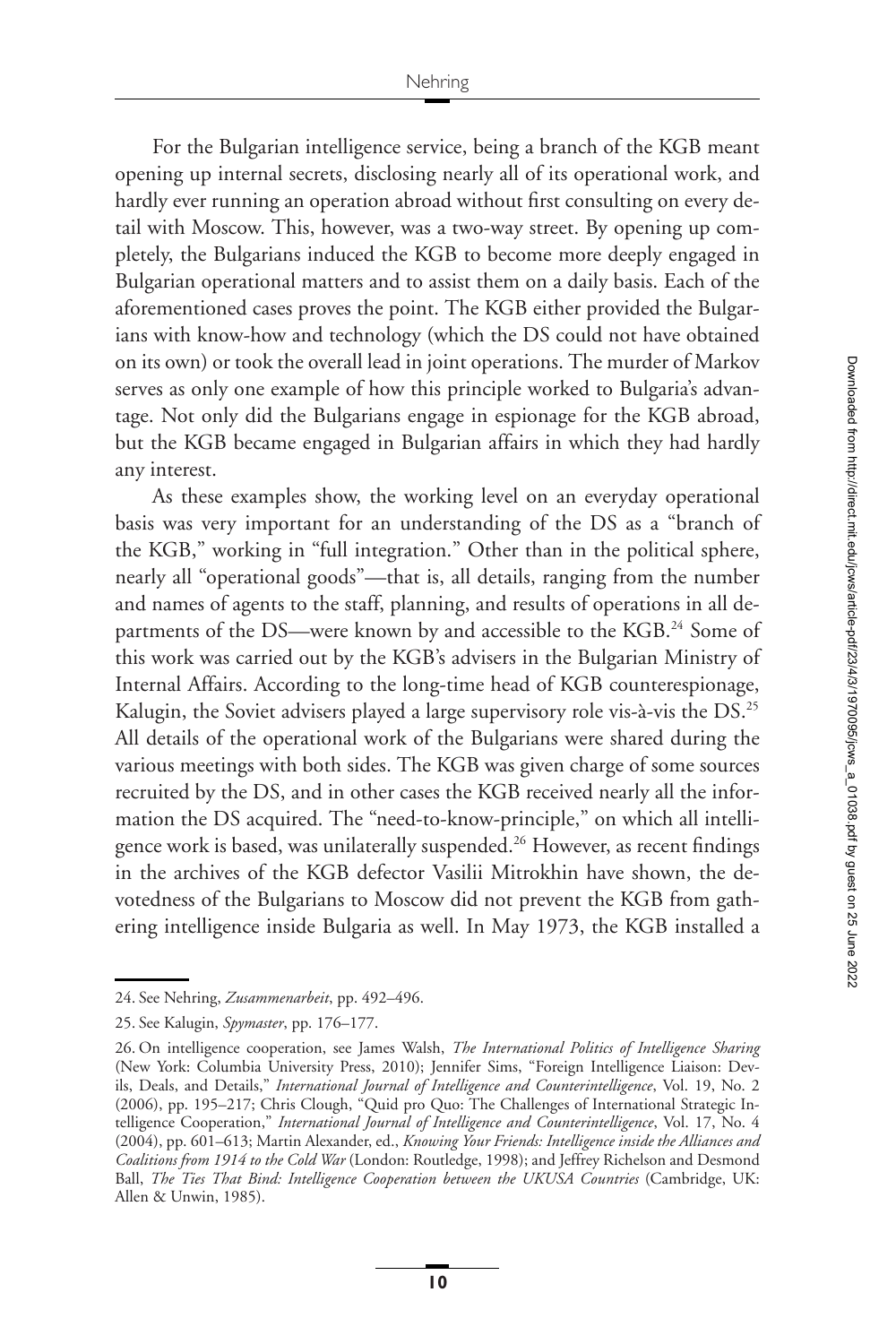station chief (*rezidentura*) in the Soviet embassy in Sofia who was responsible for gathering information on Bulgarian domestic and foreign policy, along with developments in the BKP Politburo and other party organizations and the inner circle of power around Zhivkov[.27](#page-8-0) Initially, the Soviet *rezidentura* had three operatives. The KGB even went so as far as to recruit so-called trusted connections (*doveritel'nye svyazi*) in the BKP Central Committee, including a deputy chairman of the Council of Ministers and the head of human resources and accounting.<sup>28</sup>

An unusual element of cooperation between the DS and the KGB was that most of Bulgaria's foreign intelligence operatives and all of the DS's highest officers were trained at the KGB academy in Moscow.<sup>29</sup> Special training was obligatory for every Bulgarian intelligence officer working in one of the Bulgarian residencies abroad. Hence, working at the "Bulgarian branch of the KGB" was more than a political decision. It was part of the self-image of the Bulgarian DS, and these developments rested on the direct approval of BKP leaders, most of all Zhivkov.

## **Cooperation with the KGB: Active Measures**

Having developed under the strong influence of the KGB in the 1960s, the departments for active measures in the foreign intelligence services of the Warsaw Pact shared a common structure, used common methods, pursued common goals, and fought a common "enemy." A division of labor arose in which each country had its own regional focus and targets. Common active measures between the KGB and the DS were carried out almost exclusively in countries in which the two countries' "regions of interest" overlapped. By the end of the 1970s, the DS had developed into a serious partner of the KGB, although the scope of its activities was still limited geographically. As the international contest of political systems broadened, the KGB urged its "fraternal organs" (e.g., at the multilateral conferences of the heads of the socialist intelligence services) to concentrate more on the "main enemy" (i.e., the United States), multilateral operations, and a general broadening and deepening of

<span id="page-8-0"></span><sup>27.</sup> See the notes by Vasilii Mitrokhin, transcribed in Vasilii Mitrokhin Papers, MITN 19-2, pp. 10– 12, in Churchill College Archives, Cambridge University, UK.

<span id="page-8-1"></span><sup>28.</sup> Ibid.

<span id="page-8-2"></span><sup>29.</sup> See Baev, *KGB v Bulgariya*, pp. 248–252; and Momchil Metodiev, *Mashina za legitimnost* (Sofia: Siela, 2008), p. 146.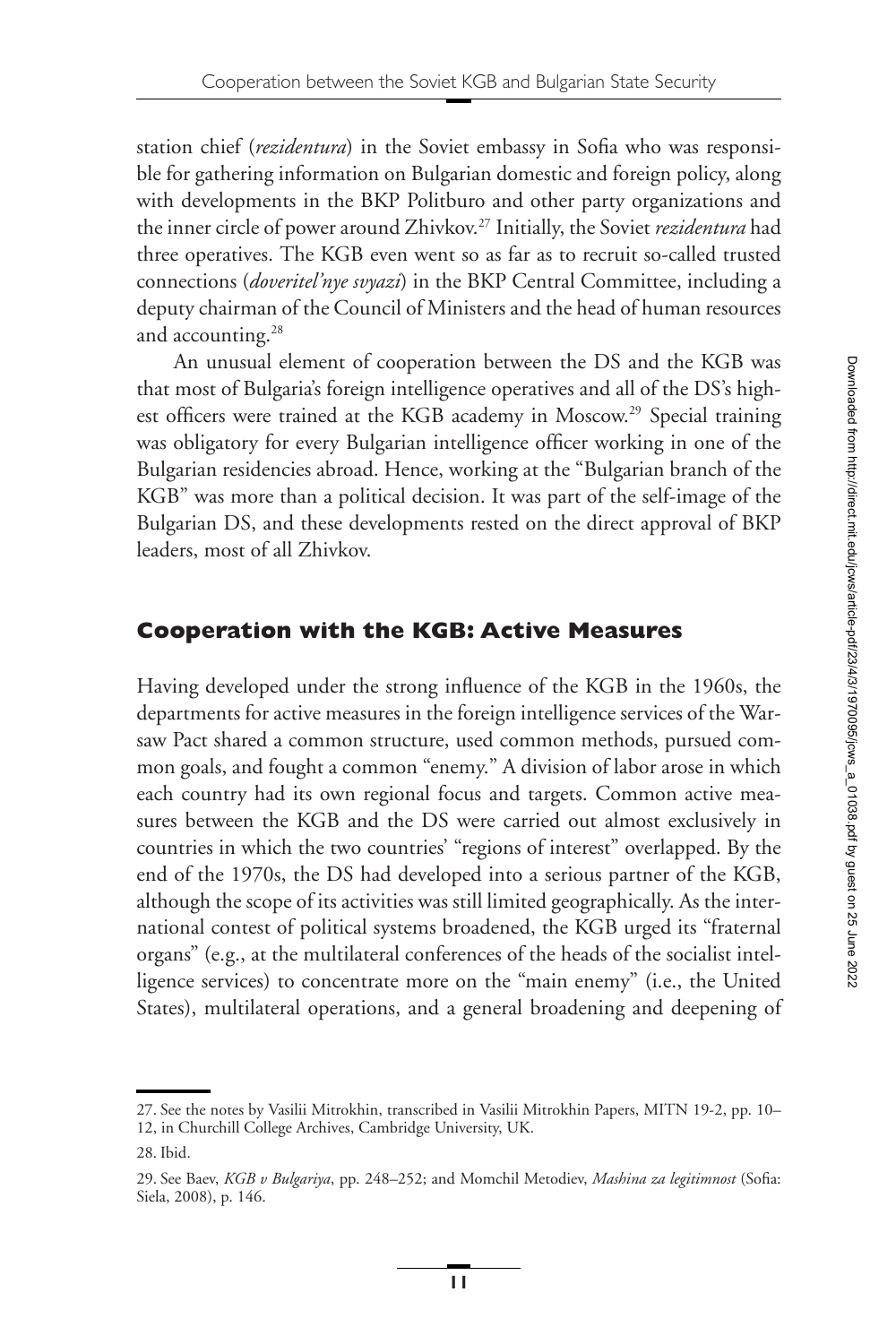cooperation in the field of active measures.<sup>30</sup> A shared goal was to "unmask the imperialistic policy of the West" and to advocate the international and domestic policy line of the USSR. The KGB also established common joint operations to which its allies' divisions for active measures were expected to contribute.

The beginnings of cooperation in the field of active measures between the KGB and the DS can be traced to the early 1960s.<sup>31</sup> By the late 1960s, as a document of the Bulgarian foreign intelligence service titled "Information on the cooperation with Service 'A' of the KGB 1965–1968" suggests, the DS had already established formal, annual cooperation with the KGB in the field of active measures.<sup>32</sup> By 1968, Bulgaria's Department VIII had begun to translate, as standard practice, its annual work plans into Russian and to send them to Moscow for comments and approval. Furthermore, input from Soviet advisers in Sofia was sought and given during the preparation of annual work plans. Also, as the DS explicitly stated, "the initiative for the realization of common active measures derived mainly from the KGB.["33](#page-9-3) The head of Bulgarian foreign intelligence from 1968 to 1972, Dimitur K'osev, confessed to his East German colleague Markus Wolf: "Normally, we affiliate ourselves with operations of the KGB. We do not have secrets from the [East] German comrades, [but] our possibilities are small.["34](#page-9-4) The DS informed the KGB of every active measure that it undertook. Sometimes, however, the Bulgarians offered proposals that went beyond what the KGB considered possible or desirable. For example, K'osev's suggestion to the Soviet adviser in Sofia to create "a group of agents in Moscow, who organize common and multilateral active measures" was never implemented[.35](#page-9-5)

The work of Department VIII of Bulgarian foreign intelligence, which cooperated with Service "A" of the KGB, consisted mainly of translations usually into Greek and Turkish—of manuscripts and materials to be used

<span id="page-9-0"></span><sup>30.</sup> For the 1970 conference in Budapest, see "Speech of A. Sakharovskii given at the Warsaw conference," 7–11 November 1970, in COMDOS Archive, F. 9 Op. 2, a.e. 782, pp. 20–48. For Warsaw 1974, see COMDOS Archive, F. 9, Op. 2, a.e. 792, pp. 40–82. For Prague 1978, see COMDOS Archive, F. 9, Op. 3, a.e. 414, pp. 16–67. For Moscow 1982, see COMDOS Archive, F. 9, Op. 4a, a.e. 19, pp. 2–38.

<span id="page-9-1"></span><sup>31. &</sup>quot;Assessment of the common work between administration I KDS and PGU-KGB after 1965," in Kiryakova et al., eds., *KGB i DS*, Doc. 54, pp. 343–353.

<span id="page-9-2"></span><sup>32.</sup> Ibid.

<span id="page-9-3"></span><sup>33. &</sup>quot;Information on the meeting of the head of the PGU-DS with the head of department AM of the intelligence administration of the MSS of the GDR and his deputy, 11/2/1971," in COMDOS Archive, F. 9, Op. 2, a.e. 539, p. 63.

<span id="page-9-4"></span><sup>34.</sup> Ibid.

<span id="page-9-5"></span><sup>35.</sup> Ibid., pp. 66–73.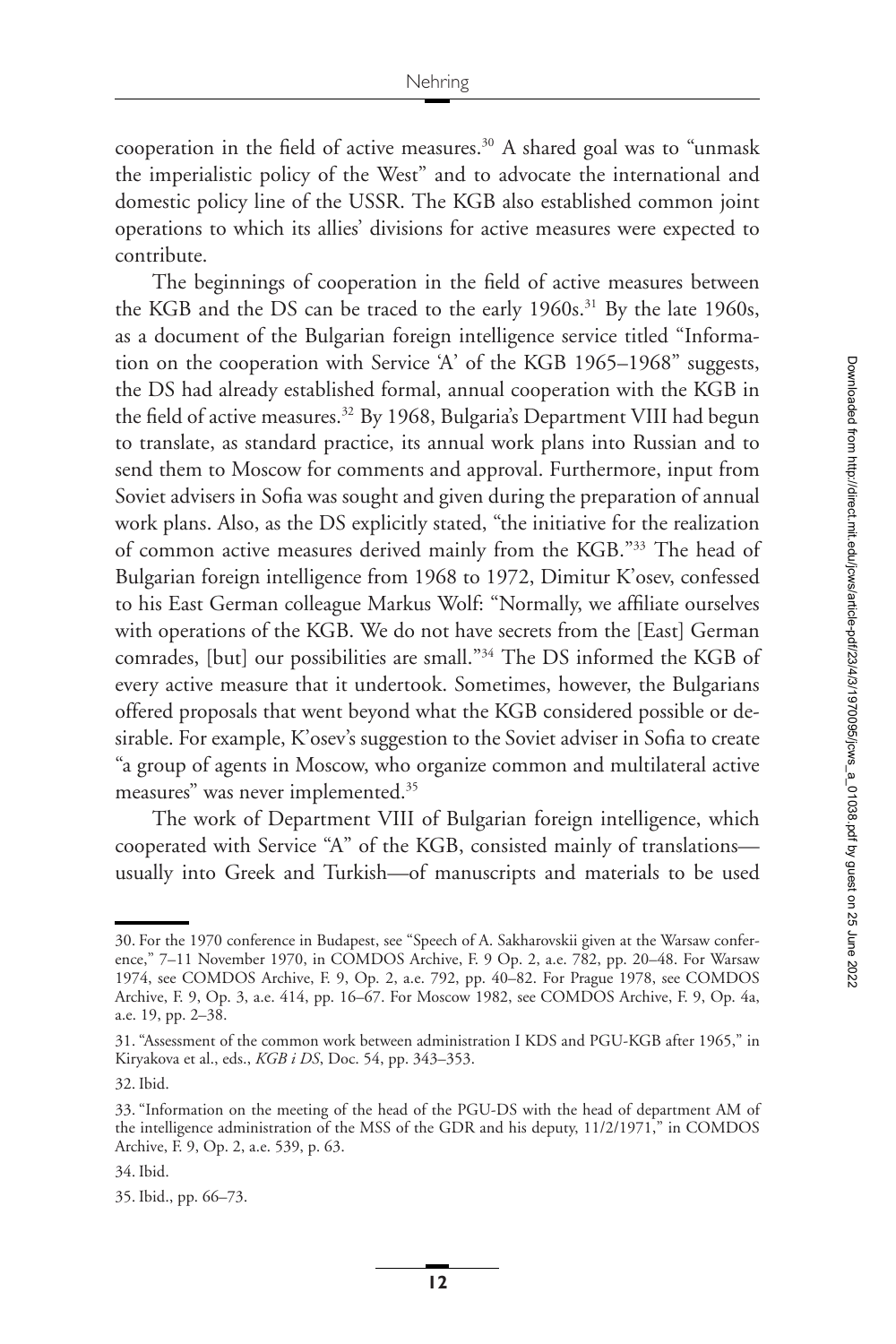in active measures. The department also passed along such materials when created by Service "A" of the KGB. The DS's regional expertise was confined to the eastern Mediterranean (Greece, Turkey, and Cyprus) and the Middle East. The division of labor between the KGB and the DS was clear: the KGB dominated the conception and planning of common active measures, and the DS contributed its regional expertise.

The organization of active measures within the Bulgarian intelligence service followed a more or less strict scheme. First, the basic guidelines and aims were fixed in five-year "perspective plans." Annual work plans for Department VIII were drafted with both Bulgarian and Soviet interests in mind, checked against available Bulgarian resources, and then sent to Moscow for comments. The KGB would then review and amend the plan. The changes made by the KGB explain why the second significant document for Department VIII, the annual work plan for joint active measures with the KGB, overlapped almost completely with Department VIII's annual work plan. Both plans were subsequently approved by the head of the department, the head of foreign intelligence, and the deputy minister of internal affairs.

The end of the 1970s saw a deepening of cooperation between the KGB and the DS on joint active measures. For example, the 1975 plan listed twelve joint operations targeting Turkey, eleven targeting Greece, and one targeting Albania[.36](#page-10-0) The draft work plan for 1978 listed 27 operations targeting four countries:, Turkey (six operations), Greece (five), Cyprus (seven), and Albania (six addressing "Maoism").<sup>37</sup> With Turkey and Greece the basic goals were to weaken conservative or "reactionary" forces inside the country, to support "progressive-democratic" forces, and to disrupt both countries' relations with the United States and with each other.<sup>38</sup> The DS tended to focus on domestic affairs and the KGB on foreign policy.

In the mid-1970s, targets of the joint active measures expanded to include the Cyprus question, the Conference on Security and Co-operation in Europe (CSCE), and the "Maoist threat." Around the same time, the DS gained some good "positions" in Iran and the Middle East, all of which were coordinated and shared with the KGB.

The work plans of the Bulgarian DS suggest that the active measures can be divided into three categories:

<span id="page-10-0"></span><sup>36. &</sup>quot;Information Nr. 503 on the plan for common active measures for 1977," pp. 725–729.

<span id="page-10-1"></span><sup>37. &</sup>quot;Information concerning the work meeting in Sofia with Colonel Vadim Petrovich Ivanov, head of Service 'A' of the PGU-KGB," pp. 748–752.

<span id="page-10-2"></span><sup>38. &</sup>quot;Information Nr. 503 on the plan for common active measures for 1977," pp. 725–729.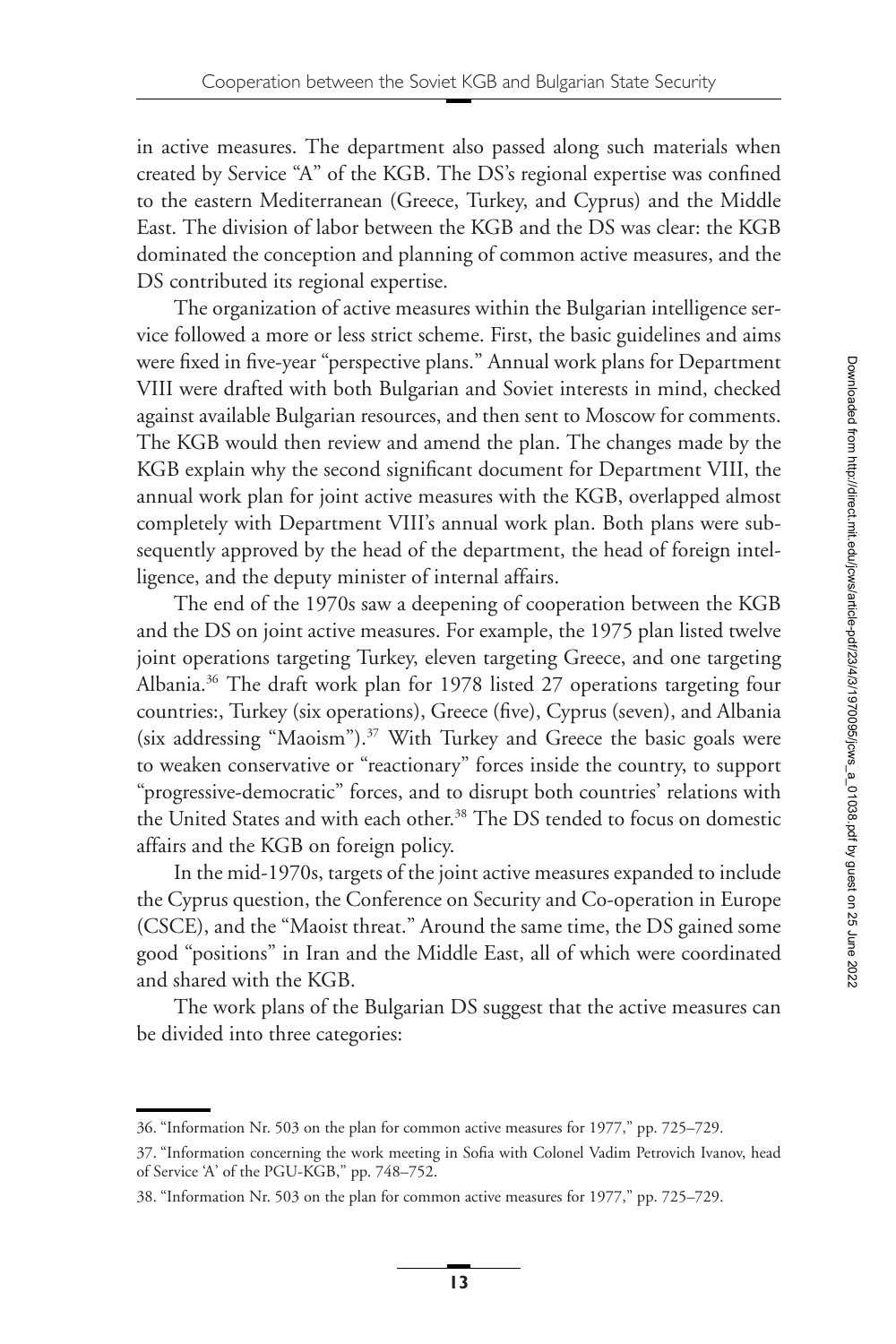- 1. Active measures executed by one service alone. In the case of the DS these operations had a regional concentration on neighboring Western countries (such as Greece and Turkey) or were focused on a national problem (e.g., so-called "hostile émigrés" from Bulgaria).
- 2. Active measures planned on a bilateral basis. The KGB sometimes drew on the regional expertise or "channels" of the DS and other times provided assistance. The DS-KGB work plan for 1975, for example, includes roughly equal numbers of the two kinds of operations[.39](#page-11-0)
- 3. Active measures either planned as or that developed into multilateral operations. More often than not, these were inspired and conceived by the KGB on a bilateral basis and subsequently expanded to other regions, persons, or organizations.

The third category of active measures, which were largely ad hoc in the 1960s (to the extent they existed at all) but by the end of the 1970s had become an important element in Warsaw Pact intelligence operations. In the 1980s, most of the active measures planned by the DS were carried out jointly with the KGB and often with the East German HVA. At the regular multilateral conferences of the heads of the Soviet-bloc intelligence services in 1978 and 1982 and at a special conference on active measures in 1986, the KGB called for broader multilateral cooperation in the field of active measures.

Over the years, the KGB urged its "fraternal organs" to concentrate all means available on the "main enemy" (i.e., the United States and NATO), and this focus dominated the orientation of common operations. For the Bulgarian DS, active measures with the KGB were focused on the "southern flank" of NATO. The Bulgarians did not have the resources or capacity to engage in large-scale operations against the United States. Therefore, they reinterpreted their own regional work as an attack against U.S. allies or institutions in those countries. The available evidence supports the claim that the era of détente fostered closer cooperation in the field of active measures both bilaterally and multilaterally. The increased importance of active measures as a counterweight to the West's "ideological subversion" was also noted by the head of Soviet intelligence at the 1970 conference of the heads of socialist intelligence services in Warsaw.<sup>40</sup> The Bulgarian foreign intelligence service became so heavily dependent on and affiliated with Soviet active measures during the 1980s that

<span id="page-11-0"></span><sup>39. &</sup>quot;Plan for common active measures of the foreign intelligence services of the PRB and the USSR, 6/4/1975," pp. 687–697.

<span id="page-11-1"></span><sup>40. &</sup>quot;Speech of A. Sakharovskii given at the Warsaw conference," pp. 20–48.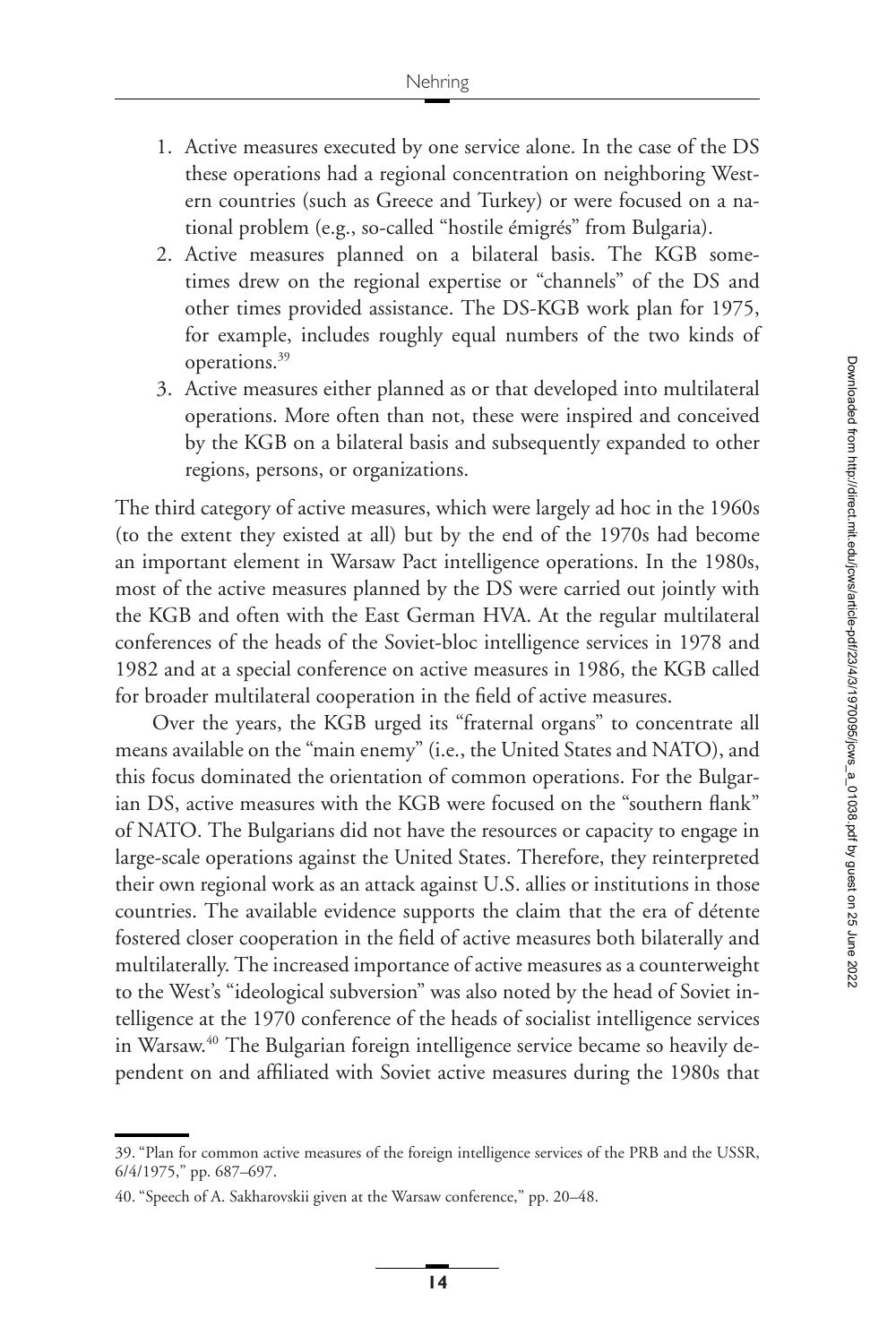it hardly ever conducted operations in the field on its own without the KGB or the HVA, its second-closest partner. Department VIII of the PGU-DS, following the lines of Minister of Internal Affairs Stoyanov, characterized this status as a "level of full integration."<sup>41</sup>

The KGB did more than suggest specific operations and oversee their execution. It also critically analyzed the methodology and type of active measures to be used. In 1978 and 1979, the KGB criticized the Bulgarians' annual work plans because they consisted almost exclusively of operations with forged documents. The KGB frequently provided its Bulgarian counterpart with blank blueprints for documents, ready-to-use forgeries, and information for conducting such operations. Fearing that the forgeries might be traced back to the USSR, the KGB demanded a halt to such operations.<sup>42</sup>

A major concern of the KGB in the 1980s was the overall strategic and methodological improvement of active measures. Increased Western and especially U.S. countermeasures had begun to hamper the success of the KGB's operations in the West. In response, a multilateral, bloc-wide meeting of all departments for active measures was convened in 1986 in Budapest. For the first time, all heads of the respective departments working in this field came together to discuss methodological and strategic issues. As the KGB stressed, the main focus of the gathering was to improve the effectiveness of active measures all over the world.<sup>43</sup> The conference did not, however, suggest a change to the types of active measures being planned. The concluding document merely harkened back to the regular multilateral meetings of all intelligence service chiefs in Moscow in 1982. All major efforts should continue to focus on "support for the peace policy of the USSR," an end to the nuclear arms race, the "unmasking of the adventurism and aggression" of U.S. foreign policy, support for the "peace movement" in Western Europe, and exposure of the "state terrorism of the imperialists in the Third World."<sup>44</sup> Bulgarian active measures, as described by the head of DS Department VIII, Dimo Stankov, would

<span id="page-12-0"></span><sup>41. &</sup>quot;Account of common active measures with the KGB for the period 1981–1985," in Kiryakova et al., eds., *KGB i DS*, Doc. 241, p. 1577.

<span id="page-12-1"></span><sup>42.</sup> See "Assessment of the annual work plan for 1977 of department VIII PGU-DS by Service 'A' PGU-KGB," in Kiryakova et al., eds., *KGB i DS*, Doc. 110, pp. 725-729; and "Assessment of the annual work plan for 1979 of department VIII PGU-DS by Service 'A' PGU-KGB," in Kiryakova et al., eds., *KGB i DS*, Doc. 131, pp. 788–790.

<span id="page-12-2"></span><sup>43.</sup> See letter of invitation for the Bulgarian Minister of Internal Affairs, in COMDOS Archive, F. 9, Op. 4, a.e. 671, pp. 1–5.

<span id="page-12-3"></span><sup>44.</sup> See "Final document of the summit of the heads of the foreign intelligence services of the Socialist camp," 1986, in COMDOS Archive, F. 9, Op. 4, a.e. 671, pp. 51–63.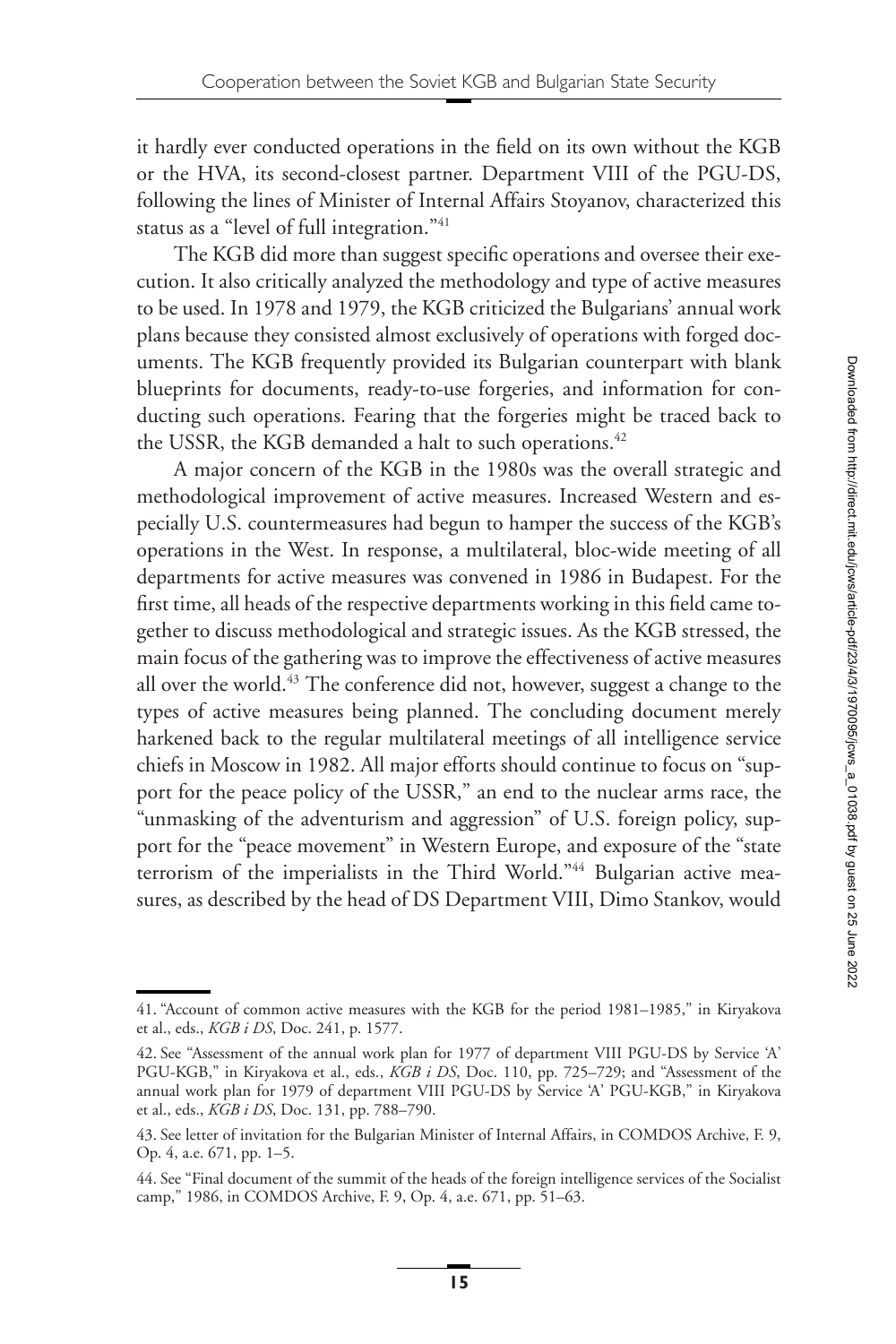continue to focus on disrupting the southern flank of NATO and combatting the "anti-Bulgarian campaigns" of the West.<sup>45</sup>

The speech by the head of Service "A" of the KGB, Vladimir Petrovich Ivanov, to the meeting regarding the methods that should be employed in the planning and conduct of active measures reveals much about the operational environment of the time. He linked the success of active measures in the 1980s to the political context in which they were executed, and he lamented that Western countermeasures had become a grave threat to the outcome of disinformation operations. All the conference participants agreed that growing Western cooperation in implementing countermeasures could be best countered with increased cooperation among the Soviet-bloc security services.<sup>46</sup> Ivanov emphasized the importance of "conversations to influence" (*besedy dlia vliyaniya*), forged documents, and greater use of unknowing individuals (so-called "useful idiots"). He outlined three major goals. First, these methods would make it harder for Western agencies to trace active measures back to their origins in the KGB or other Warsaw Pact intelligence services. Second, direct political influence on persons and groups should be given priority over the earlier objective of "abstract ideological influence.["47](#page-13-2) Third, the structure and composition of each operation should be made more complex, with preference given to operations in which several actions were taken in succession rather than operations consisting of a single action. The KGB official explained that the best way to achieve a cumulative effect was to conduct coordinated measures within a short period of time. Doing so would also ensure the simultaneous spread of disinformation at several different places, thus making it harder to trace the source of the disinformation.

The multilateral meeting of 1986 was by no means the only initiative the KGB undertook to address the perceived decline in effectiveness of active measures around the world. In 1985, Ivanov, head of Service "A," transmitted a written lecture on "the art of planning, conceiving and executing active measures" to be presented to officers of the Bulgarian intelligence service.<sup>48</sup> Likely, the same lecture was sent to the heads of all the active-measures divisions of

<span id="page-13-3"></span>48. See the lecture notes in Kiryakova et al., eds., *KGB i DS*, Doc. 233, pp. 1520–1525.

<span id="page-13-0"></span><sup>45. &</sup>quot;Speech of D. Stankov at the multilateral meeting in Budapest," in COMDOS Archive, F. 9, Op. 4, a.e. 671, pp. 10–42.

<span id="page-13-1"></span><sup>46.</sup> Ibid., pp. 35–40.

<span id="page-13-2"></span><sup>47. &</sup>quot;Consultations between the head of Service 'A' V. P. Ivanov and the PGU-DS about the use of agents of influence: forms and methods of their work. Use of agents of influence (talk with V. P. Ivanov, 25 April 1979)," in Kiryakova et al., eds., *KGB i DS*, Doc. 133, pp. 801–807.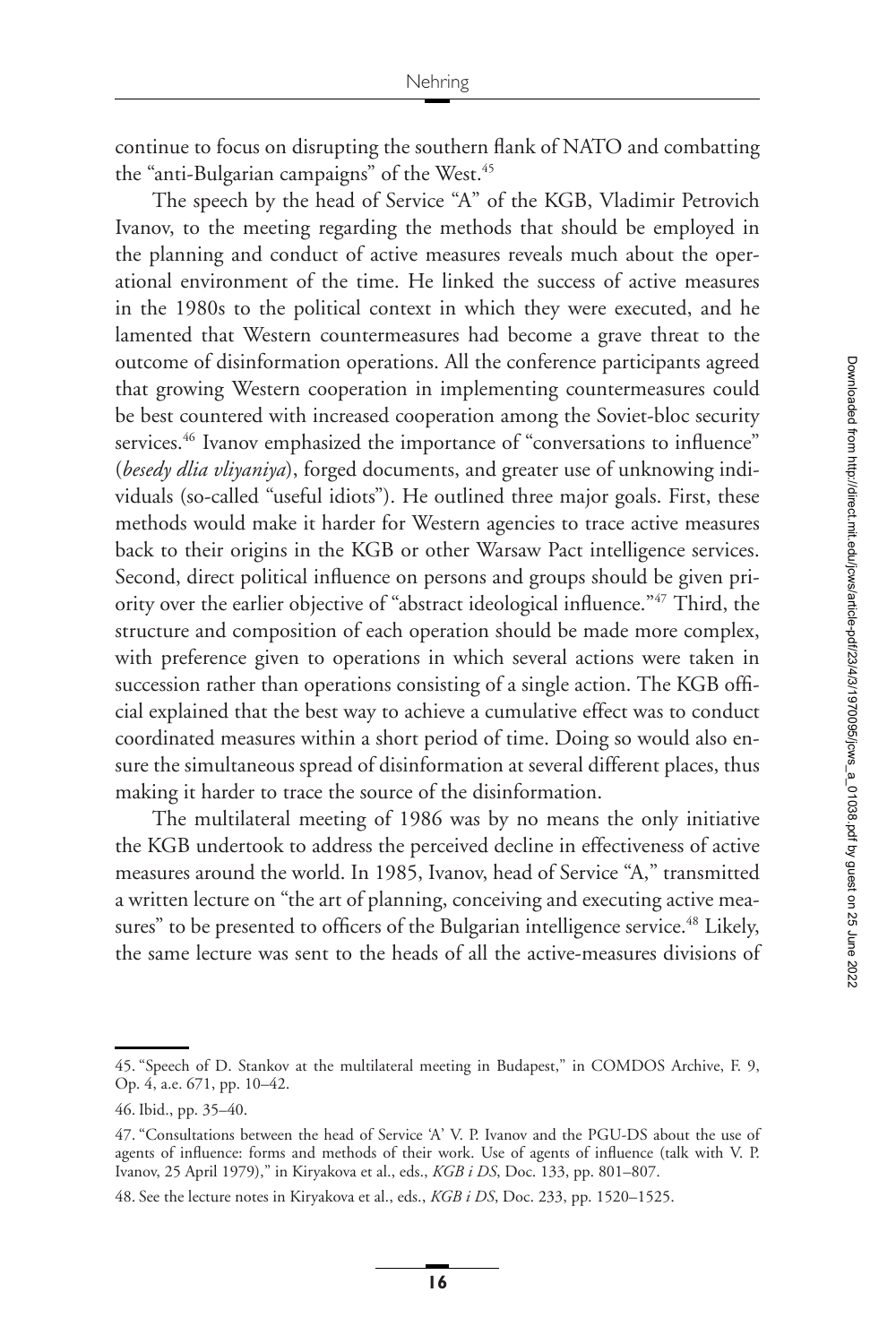the Soviet-bloc intelligence services.<sup>49</sup> Ivanov had already spoken many times with DS officials about such methodological issues, but these earlier talks had always been conducted on a need-to-know basis with the head and deputy head of Department VIII. The goal in 1986 was to make all departments of Bulgarian foreign intelligence more aware of the requirements for active measures and their importance. The lecture explained how active measures worked and their goals: a "sharp political weapon of an intelligence service designed to exert influence abroad," citing the authority of the Bolsheviks' founding leader, V. I. Lenin. The effectiveness of active measures, Ivanov noted, depended on a correct assessment of the political context in which they were to be conducted, the fashioning of the right content at the right moment, and the distribution of this content via the right channels at the right time. For example, if the goal was to obtain a harsh reaction in the short term, he recommended "emotional" topics and environments. Therefore, any officer who worked on such measures should be familiar with the international political situation and possess several agents and "trusted connections," including government and parliamentary officials, journalists, publishers, and the heads of party and societal organizations. The ideal intelligence officer for work in the field was described as especially creative, politically aware, sly, and of quick wit. Both the lectures of 1985–1986 and the multilateral conference of 1986 were apparent efforts initiated by the KGB to increase the effectiveness of active measures and overcome Western countermeasures.

### **Case Studies in Cooperation: "AKROPOLIS," "SHIWA," and a Multilateral Conference**

Another common aspect of the KGB's cooperation on active measures with its "fraternal organs" was a system of double accounting. Service "A" urged all services to engage in global disinformation and propaganda operations despite their limited resources. The East European agencies tended to include the same operations in multiple plans with different partners or to complain about their lack of resources until the KGB itself engaged in the operation.

One example was Operation AKROPOLIS. As early as the 1960s the KGB had urged the Bulgarians to expand their active measures in the Balkans with the aim of disrupting relations among NATO members. Because the

<span id="page-14-0"></span><sup>49.</sup> The quotation from Rolf Wagenbreth's lecture to Stasi officers in 1986 mentioned in the introduction of this article was taken from his version of Ivanov's lecture.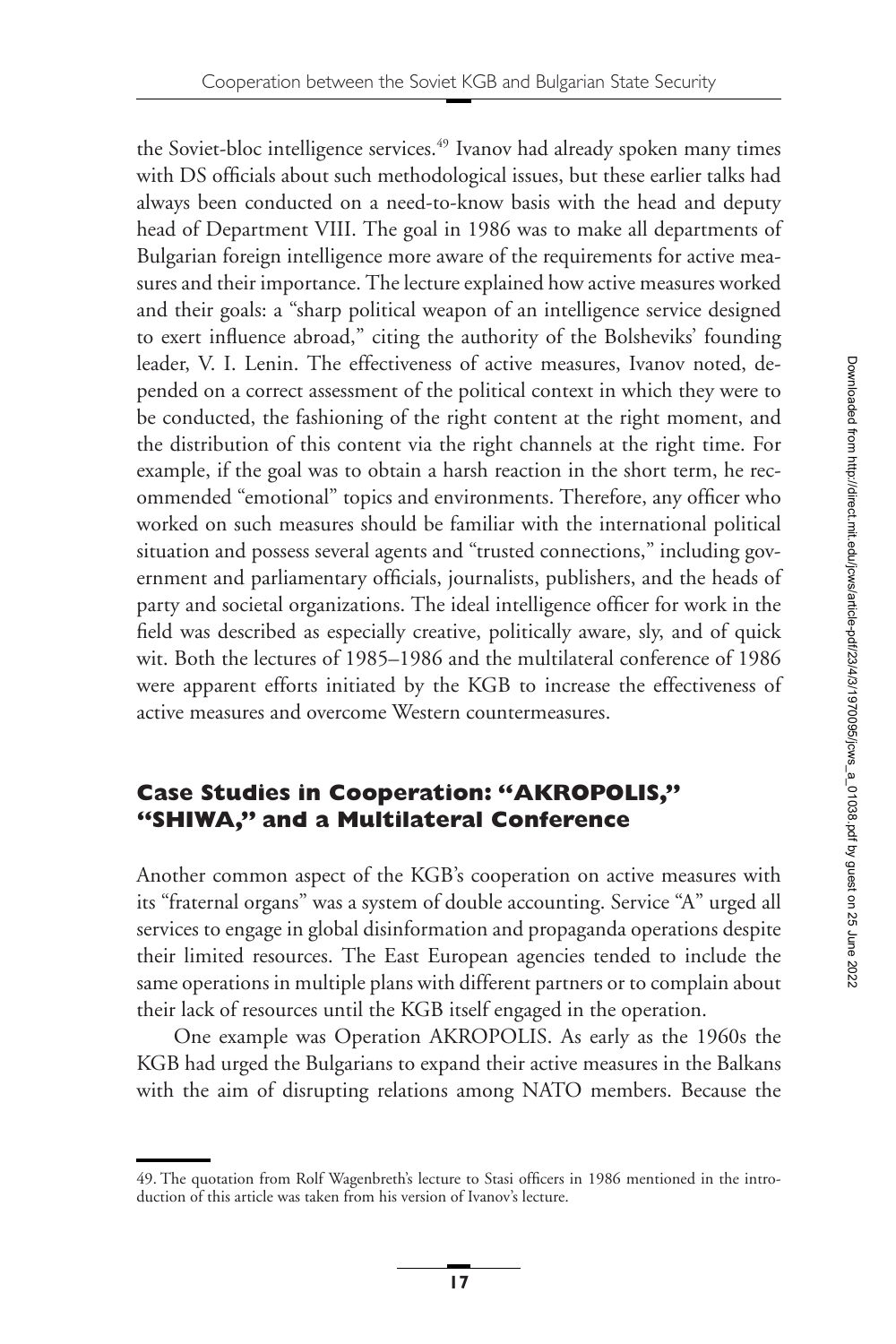main economic and political European force at that time was the Federal Republic of Germany (FRG), FRG-Greek and FRG-Turkish relations were a major target for these measures. "AKROPOLIS" was the codename for an active measure that included the fabrication of a letter by the head of the conservative Christian Social Union (*Christlich-Soziale Union*, or CSU), former minister and later prime minister of Bavaria Franz Josef Strauss, to former members of the Greek junta in which he called for a military coup. The Bulgarians provided background material on the political situation in Greece, the HVA forged the letter and transferred it back to the DS, and the Bulgarians then sent it to one of their contacts at the Greek embassy in Vienna.<sup>50</sup>

The DS employed a system of double accounting for active measure. From 1971 on, Department VIII did not undertake any active measure with FRG-related content without consulting East German Stasi colleagues.<sup>51</sup> Hence, in response to the KGB's message urging actions to disrupt West German–Greek relations, the Bulgarians listed Operation AKROPOLIS two times, once in their annual work plan for common active measures with the KGB and once in their plan with the East German HVA.<sup>52</sup> Even though the Bulgarians had informed the East Germans at the beginning of their cooperation that each of their active measures was coordinated with the KGB, nobody explicitly acknowledged this system. As a result, the Bulgarians listed an operation they carried out with the HVA as one of their common operations with the KGB.

The KGB's disinformation campaign regarding AIDS in the 1980s unfolded in a similar manner. Operation DETRICK/PANDEM was an active measure devised as early as 1983 to spread the rumor that the thenunknown AIDS virus was the result of U.S. military experiments with biological weapons[.53](#page-15-3) After press articles were planted in India but did not attract much attention, the KGB in 1985 took steps to boost the operation, not least because the disease by then had grown into a worldwide epidemic. In the summer of 1985, all the Warsaw Pact intelligence agencies received a cable from Moscow urging them to include active measures in their agenda and

<span id="page-15-0"></span><sup>50. &</sup>quot;Draft of the plan for common and coordinated active measures for 1977," in COMDOS Archive, F. 9, Op. 3, a.e. 210, pp. 7–11.

<span id="page-15-1"></span><sup>51.</sup> Untitled note by Colonel D. Stankov, 26 April1972, in COMDOS Archive, F. 9, Op. 2, a.e. 539, p. 93a.

<span id="page-15-2"></span><sup>52.</sup> See "Plan for common active measures of the foreign intelligence of the USSR and the PRB for 1975," pp. 687–697; and "Draft of the plan for common and coordinated active measures for 1977," pp. 7–11.

<span id="page-15-3"></span><sup>53.</sup> See, for example, Nehring and Selvage, *Die AIDS-Verschwörung*; and Nehring and Selvage, "Operation 'Denver.'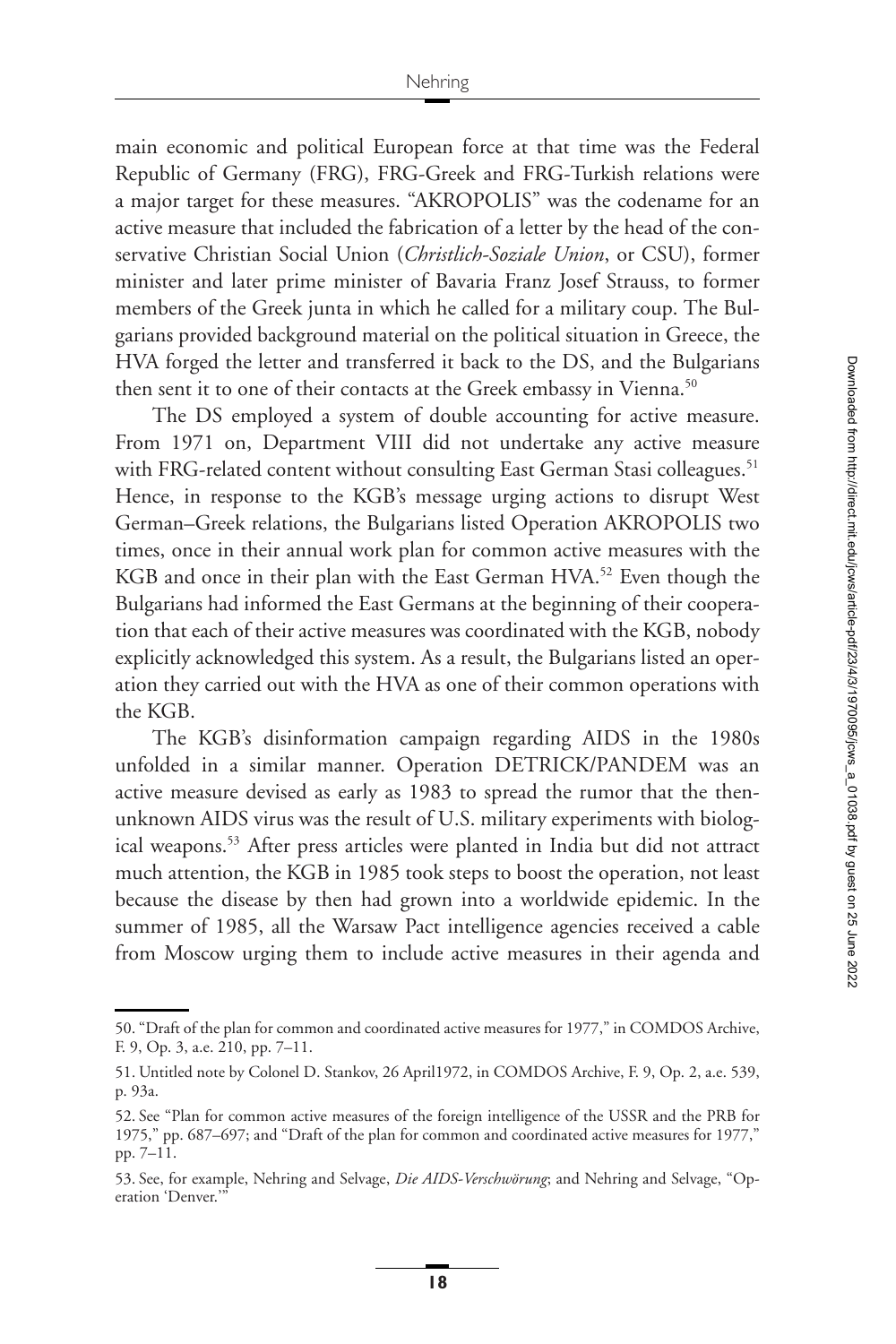come up with new ideas for how and where to promote the AIDS conspiracy theory. As Douglas Selvage has shown at length in two recent articles in the JCWS, the HVA soon took over the lead in this operation, which was originally devised by the KGB to attack the United States all around the globe.<sup>54</sup> Bulgarian foreign intelligence contributed little to the operation, in part because no Bulgarian scholar was willing to support the theory. Even so, the DS from the mid-1980s on listed the operation in every annual plan both with the KGB and with the HVA. In the autumn of 1989, only weeks before the Berlin Wall was opened, the DS finally proposed to have its own agent "SHIWA" in India publish the HVA material.

Agent "SHIWA" was, according to Bulgarian documents, the head of the International Institute for Non-Aligned Studies in New Delhi and had been, since 1983, an agent for the Bulgarian foreign intelligence service.<sup>55</sup> He was listed as an agent of influence on Operation NAPRED (Forward), the codename for all influence operations targeting the Non-Aligned Movement. In 1989, Department VIII of the PGU-DS wanted "SHIWA" to publish an HVA-financed documentary on the supposedly artificial, U.S. origin of AIDS. This, however, was the last item in a long list of materials the Bulgarians gave to "SHIWA," whose role in this venture perfectly demonstrates how the Bulgarians tackled worldwide active measures. After recruiting him, the Bulgarians immediately informed the KGB and asked for materials to pass on to him for publication. Department VIII's documents on "SHIWA" leave the impression that the Bulgarians provided him with hardly any information on their own, relying instead on Moscow or East Berlin for documents. (They did, however, support "SHIWA" financially, and Stankov of

<span id="page-16-1"></span><span id="page-16-0"></span><sup>54.</sup> Selvage, "Operation 'Denver,'" Part 1; and Selvage, "Operation 'Denver,'" Part 2 (see note 6 *supra*). 55. On agent "SHIWA," see "Letter from the HVA/X" 1 April 1986, in ABS, A.C. 81282/117, p. 308; ˇ and "Note of department 36 (Disinformation) of the First Main Administration of the Ministry of Internal Affairs concerning the transfer to the head of the HVA/X Rolf Wagenbreth," 22 July 1986, in ABS, A.Č. 81282/117, p. 304. See also "Kpt. Meisner, I. Správa SNB, Odbor 36, Telefonát z NDR—Seznam," 18 August 1986, in ABS, A.Č. 81282/117, p. 307; and "Questions of department VIII PGU-DS prior to the work meeting between HVA/X and department VIII PGU-DS," 26–29 September 1989, in COMDOS Archive, F. 9, Op. 4, a.e. 691, p. 207. Further "Information concerning talks with the Service for AM PGU-KGB in Moscow," 28 November 1988, in Kiryakova et al., eds., *KGB i DS*, Doc. 283, pp. 1870–1903; "List of the materials hand over by the East German comrades 1988," in COMDOS Archive, F. 9, Op., 4 a.e. 691, p. 163; and "Information on the official trip of Colonel D. Stankov to Moscow to meet with AG 'SHIWA' and an assessment of the work with 'FROID,'" 24 November 1987, in Kiryakova et al., eds., *KGB i DS*, Doc. 270, pp. 1792–1798. On agent "GOVDA," see the agent materials in Archivní Protokol A1592–A4974, 11.11.1986, p. 71, Reg. Nr. A2738, [http://www.abscr.cz/data/pdf//knihy/APIS/APIS\\_10.pdf;](http://www.abscr.cz/data/pdf//knihy/APIS/APIS_10.pdf) and Protokol registrace osobních svazků tajných spolupracovníků I. Správy SNB, S. 96, Reg. Nr. 48637, [http://www.abscr.cz/data/pdf/knihy/IS4/IS4\\_6.pdf.](http://www.abscr.cz/data/pdf/knihy/IS4/IS4_6.pdf) On the work of the HVA at the Harare-summit, see Nehring and Selvage, *AIDS-Verschwoerung*, pp. 58–61.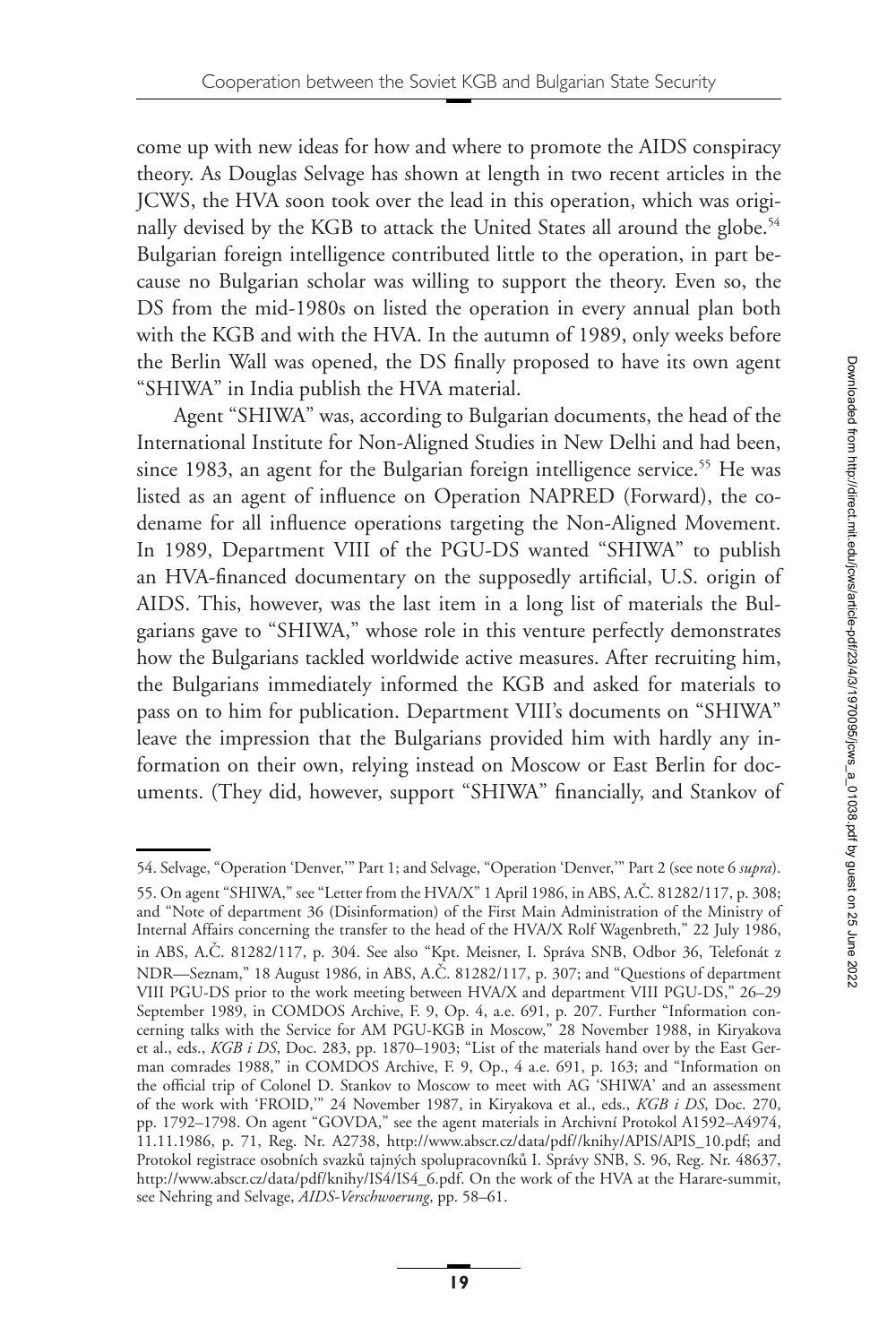Department VIII met with him at least once in Moscow.) One of the documents supplied by the East Germans was the 88-page "Conspiracy against Non-Alignment." In 1988, Department X of the East German HVA handed over the document to the Bulgarians, who enlisted "SHIWA" to publish it in India (codename "VORWÄRTS-IV/NAPRED-IV").<sup>56</sup> However, the HVA forgot to tell the Bulgarians that it had passed the same material to the Czechoslovak disinformation department two years earlier. The Czechoslovaks had already seen the brochure published in India and then distributed at the 1986 Non-Aligned summit in Harare, Zimbabwe. That operation was unknown to the Bulgarians, who learned about it later and were not amused. The Bulgarians were especially irritated to discover that the Czechoslovak State Security (StB) agent "GOVDA" who published the material in India, and the Bulgarian agent "SHIWA" were one and the same. Stankov and his colleagues realized from this fiasco that "SHIWA" was using several intelligence services to support his institute. Stankov pressed both the HVA and the StB to give him a list of materials they had transferred to "SHIWA." Perhaps most surprisingly of all, the KGB knew all about the double role played by "SHIWA/GOVDA" but apparently saw no need to take any measures to coordinate his activities.

Thus, even though the KGB routinely exerted control over and directed the East European intelligence operations, it did not always do so completely. Given limited resources, the Bulgarians did try to rely on external support. Much of the work fell back on the KGB and HVA. In this division of labor, the KGB or HVA provided the content for Bulgarian operations and reused materials they had used in other operations. The adoption of Soviet-planned global active measures, which caused a massive increase in the PGU-DS workload, spurred the Bulgarians to compensate for their lack of resources by handing part of the work back to the KGB or the HVA. The DS, like all other East European intelligence agencies, included support of the USSR's "peace policy" as a main goal in its annual work plans. All plans for joint work between Department X of the HVA and Department VIII of the DS First Main Directorate contained a preamble-like statement that fixed the general orientation of their cooperation as being "in support of the foreign and peace policy of the USSR" and against the imperialistic policy of the United States, NATO, and the FRG, and the hostile policy of the People's Republic of China.<sup>57</sup> These

<span id="page-17-0"></span><sup>56.</sup> This publication is still available on the homepage of the institute: [http://iins.org/publications/.](http://iins.org/publications/)

<span id="page-17-1"></span><sup>57.</sup> In 1975, for example, this plan listed six basic orientations, stored in COMDOS Archive, F. 9, Op. 2, a.e. 540, pp. 175–180.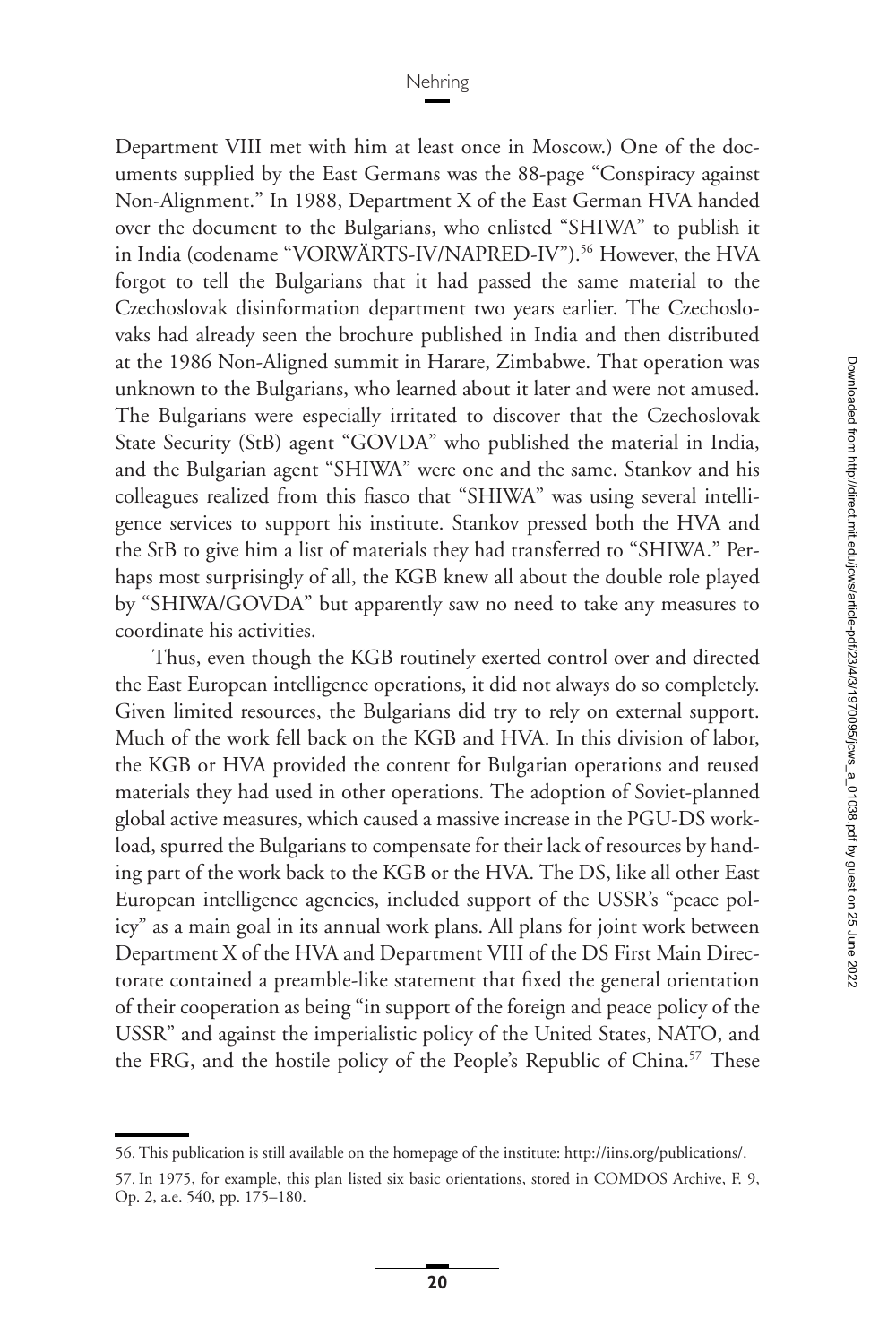plans and mechanisms demonstrate the many levels at which the KGB influenced the active measures of the other intelligence services and their cooperation with one another. In the Bulgarian case, the KGB's influence concerned not only the overall framework and priorities of active measures but also the methodological execution of operations.

## **The "Bulgarian Umbrella" and the Pope: A "Special Relationship" for "Sharp Measures"**

"Sharp measures" (*ostrye meropriyatii*, OM) started as a special field within active measures. According to Soviet-bloc defectors such as Ladislav Bittman and Jan Šejna, "sharp measures" in the late 1950s and 1960s were a specialized realm in certain East-bloc intelligence services such as those of Czechoslovakia and Bulgaria[.58](#page-18-0) Available archival documents indicate that Department (*otdel*) XVI of the Bulgarian foreign intelligence service was in charge of such measures.<sup>59</sup> From 1963 to 1968, Department XVI existed separately before it was first renamed Department XII and then in 1969 merged into Department VIII (active measures). In 1973, "sharp measures" found their final organizational home being transferred to Department IV (foreign counterespionage).<sup>60</sup> In 1974, after fierce criticism from the BKP leadership, the DS's work against the "hostile émigré community" (*vrazheska emigratsiya*), as political dissidents abroad where labeled, was restructured.<sup>61</sup> DS resources, agents, and work were fiercely criticized not only by the BKP Politburo and the heads of Bulgarian intelligence but also by the chief KGB adviser in Sofia, Ivan Savchenko. One measure intended to bolster the DS's effectiveness against the Bulgarian opposition abroad was the "Statute for the Work of the Foreign Intelligence Department," which was approved by Internal Affairs Minister Stoyanov and the BKP Politburo and subsequently affirmed by the KGB in 1973. The statute reads: "The intelligence service plans, prepares and executes sharp measures on the territory of capitalist and developing countries against objects of the enemy and persons who engage in active hostile activities or have committed

<span id="page-18-0"></span><sup>58.</sup> See Ladislav Bittman, *Geheimwaffe D* (Bern: Verlag Schweizerisches Ost-Institut, 1973), pp. 13– 33; and Jan Šejna, *We Will Bury You:The Soviet Plan for the Subversion of the West* (London: Sidgwick & Jackson, 1982).

<span id="page-18-1"></span><sup>59. &</sup>quot;Report on the condition and perspective of the work concerning special and sharp measures at department VIII PGU," in COMDOS Archive, F. 9, Op. 2, a.e. 522, pp. 12–23. 60. Ibid.

<span id="page-18-3"></span><span id="page-18-2"></span><sup>61.</sup> Khristov, *Dvoiniyat zhivot na agent "PIKADILI,"* pp. 74–75.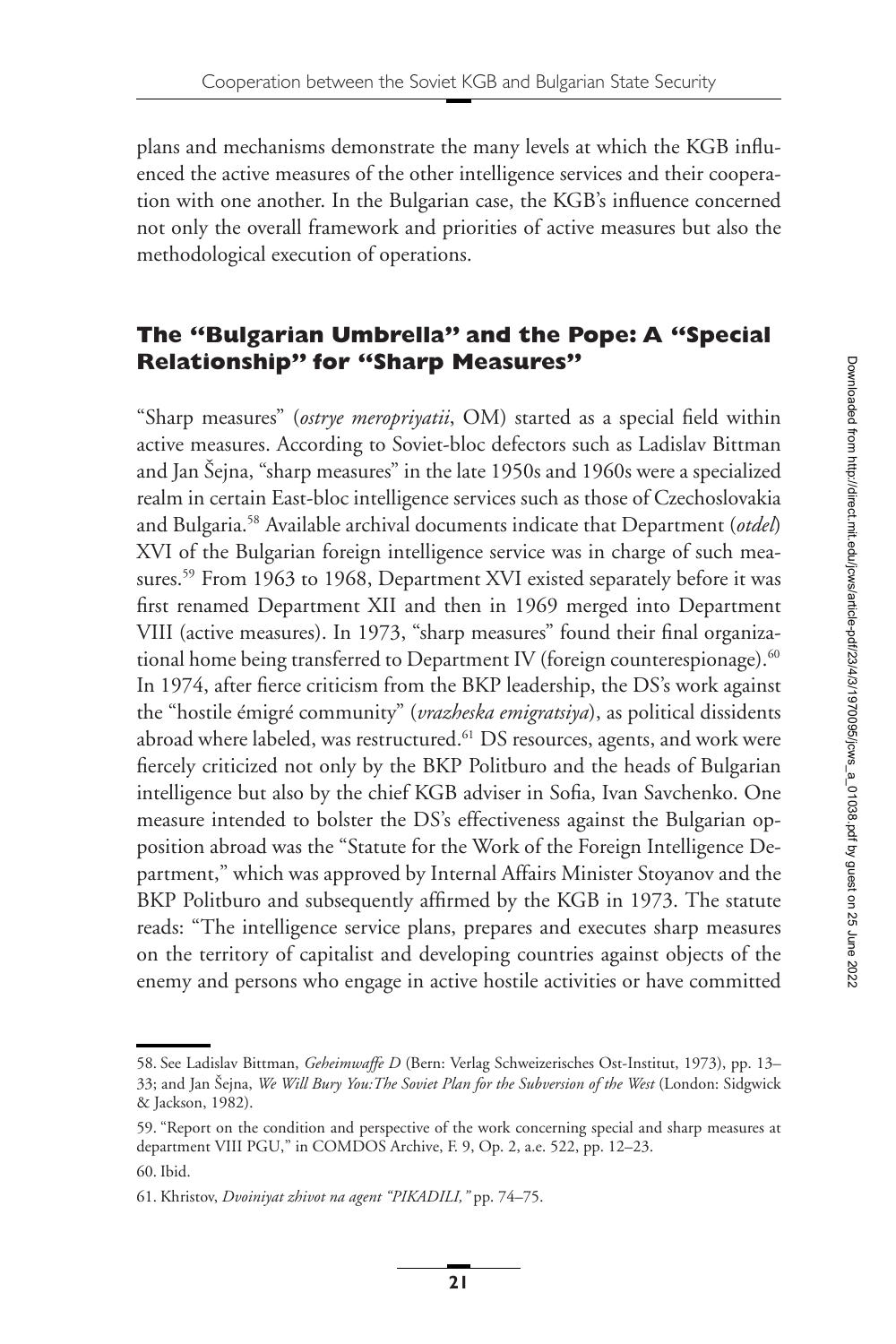crimes against the PRB [People's Republic of Bulgaria].["62](#page-19-0) The term "sharp measures" was not defined in the statute. But as former high-ranking Bulgarian intelligence officers explained, "in operational language, sharp measures mean killings, abductions and sabotage actions. This term is part of the intelligence dictionary . . . and there are no sharper measures than killings."<sup>63</sup>

The party thus formally gave the PGU-DS carte blanche to abduct, injure, or kill anybody who was deemed an enemy of the BKP regime. Various Communist Party organs (e.g., the BKP Politburo's "Security" Department) as well as Zhivkov and the prime minister nevertheless reserved the right to review prospective "sharp measures."

As a brief internal report on the development of the branch for "sharp measures" stated in 1970, the section started in 1963 with only four officers, increasing to seven in 1966. Department XVI had recruited its entire staff from special army forces who were ordered to train and prepare special agents in partisan warfare, wartime reconnaissance, and acts of sabotage.<sup>64</sup> These partisans were meant to work mainly in Greece and Turkey, Bulgaria's neighboring NATO countries. Two years after Department XVI was formed, its four officers o demanded and received support from the Soviet KGB for basic organization of their work and tasks. In 1967, however, at the behest of the BKP Politburo, Department XVI's work with guerrillas and partisans was stopped completely, and new tasks were defined. From then on, the department focused exclusively on countering "traitors of the nation" (*izmenici na rodinata*), a collective term invented by the DS and the BKP to criminalize refugees, political exiles, dissidents, defectors, and anyone else who "illegally" left or opposed the country, state, or party. In 1970 and 1971, the only years for which the annual work plans of this department could be found in the archives, up to seven (1970) and nine (1971) "target persons" were named, all of whom were former DS officers, former Bulgarian National Army personnel, or political émigrés. Until 1973, "sharp measures" were not strictly defined, but Department XVI's plans left little to the imagination: the contemplated end for every person on the target list was either abduction or liquidation. These were the "peacetime measures" that Department XVI was restructured to carry out in 1967. The department's plans, however, proved to be more ambitious than realistic. The eight officers in the department not only lacked

<span id="page-19-0"></span><sup>62.</sup> See the statute in Tsentralen durzhaven arkhiv (Central State Archive, CDA), F. 1, Op. 64, a.e. 427, p. 5.

<span id="page-19-1"></span><sup>63.</sup> Khristov, *Dvoiniyat zhivot na agent "PIKADILI,"* p. 76.

<span id="page-19-2"></span><sup>64.</sup> Ibid.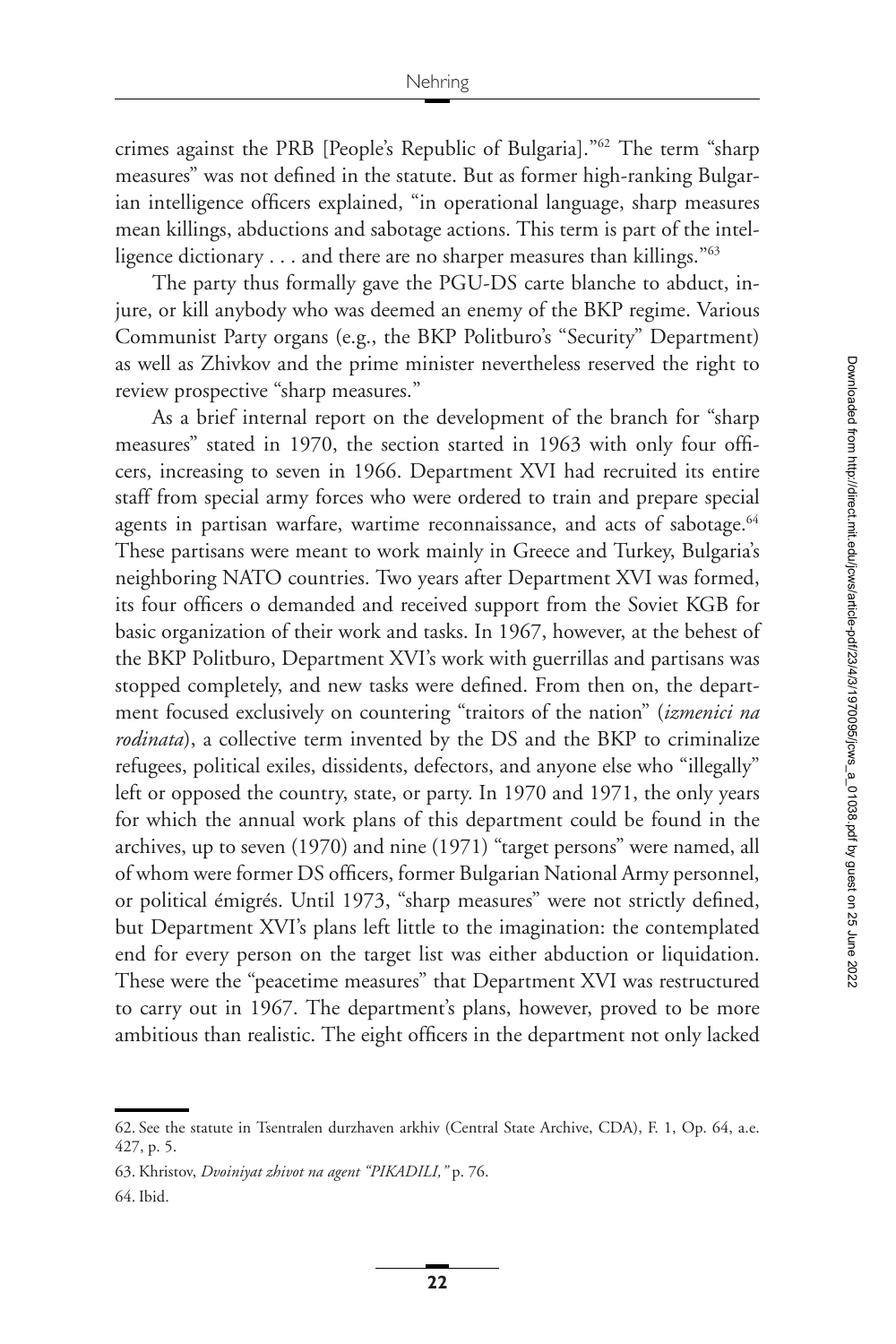experience but also insufficient resources to carry out missions. In 1971 Department XVI had sixteen agents, most of whom had been transferred from other departments, and none of whom was capable of kidnapping or killing anyone (even though the agent codenamed "PIKADILI," who later became the most probable suspect in the Markov murder, was listed among them). Several years passed before the agents even started to collect information about the direct surroundings of their "target persons," and by then they were not poised to act on the information. Hence, the department sought help from the KGB, which readily supplied it. KGB experts provided the DS with special training—both theoretical and practical—in explosives, mines, incendiary devices, and narcotics.<sup>65</sup>

The next year the Bulgarians planned to ask the Stasi for help with these matters, too. The DS department for "sharp measures" lacked sufficient technology and could not legally obtain necessary equipment. In 1972, Department IV of Bulgarian intelligence, in charge of working against the "hostile émigré community," planned to ask the HVA for a variety of items:

We are currently working against certain objects, for which we need to conduct sharp measures. To this end, we need some operational technology. Can the comrades provide us with:

- 1. Miniature pistols with silencer (Western models)
- 2. Quick-working poisons
- 3. Some gadgets (instruments) for the sudden injection of poison into the body of an object (Western origin)
- 4. A system/gadget for delayed explosive actions
- 5. Do they possess information about so-called letter bombs or magnetic mines, which have been spoken about in Europe?<sup>66</sup>

Not only does this document give an account of the plans and methods of Bulgarian intelligence, but it is telling in at least three other ways. First, it demonstrates that the Bulgarians needed technical help in carrying out "sharp measures." Second, most scenarios later employed by Bulgarian assassins (e.g., poisoning) were outlined in the document. Third and most important, the Bulgarians were never allowed to pass on their requests to the Stasi. The handwritten Russian word "NYET" (No), underlined and followed by two exclamation marks, was inserted next to this passage of the document. The

<span id="page-20-0"></span><sup>65.</sup> See the "Work plan of division XVI of the First Main Department [*Purvo glavno upravlenie*] of the DS for 1970/71," in COMDOS Archive, F. 9, Op. 2, a.e. 522, pp. 1-11. For analogous records for 1971/1972, see COMDOS Archive, F. 9, Op. 2, a.e. 524, pp. 1–9.

<span id="page-20-1"></span><sup>66. &</sup>quot;Report on some questions in the joint work of the intelligence organs 1972," in COMDOS Archive, F. 9, Op. 2, a.e. 539, pp. 131–136.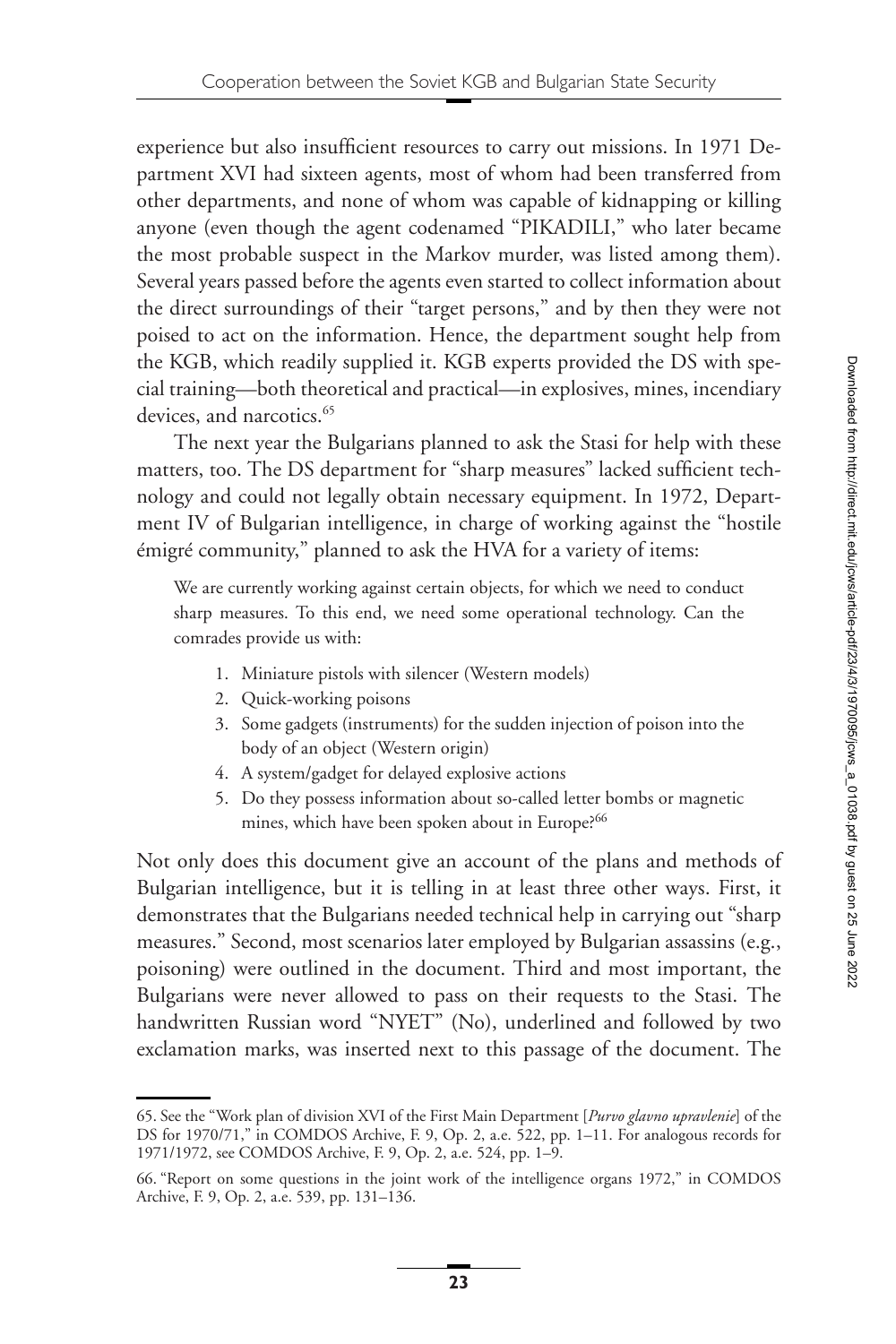KGB adviser was unwilling to let the Bulgarians ask the Stasi for such highly sensitive information and materiel.

Instead, the KGB signed its first general agreement on cooperation with the Bulgarian foreign intelligence service. Several top-secret amendments were made to the agreement, one of which—No. 13—is titled "On the Necessary Help to Be Granted by the PGU-KGB to the PGU-MVR with OM for the Period 1972–1976." The amendment states,

At the current moment, the necessity prevails to unveil the experience of the PGU-KGB to the specialized department 16 concerning the following questions:

- 1. The contingent for the recruitment of agents for the preparation and execution of OM: a) local citizens, b) foreign citizens, c) bandit groups of foreign origin
- 2. The preparation of agents executing OM: . . . c) contact—radio, secret writing, impersonal, personal, d) conditions of explosive, combustion, technical, chemical and other materials to carry out OM . . .
- 3. The possibility to deliver the following special materials to the PGU-MVR: a) explosive and fire mines . . . , b) surprise mines, c) devices for soundless, mechanical shooting of needles containing fast-acting poisons, d) strong toxins
- 4. During the second trimester of 1973, the following will be delivered to the PGU-MVR for use in current cases: a) explosive, magnetic mines to be activated by radio, b) camouflaged mines activated by radio, c) camouflaged fire mines activated by radio, d) a device for the soundless shooting of needles . . .
- 5. To the extent necessary, meetings will be held regarding individual cases between representatives of the PGU-MVR and the PGU-KGB at the necessary level for providing assistance.<sup>67</sup>

By signing the agreement, the KGB secured complete control over almost any act of physical violence the DS might carry out abroad, and Bulgarian foreign intelligence again earned its reputation as a "regional branch of the KGB."

Assumptions about and characterizations of the DS as "killers for the KGB" who specialized in "sharp measures" gained currency both during and after the Cold War.<sup>68</sup> However, nothing could be further from the truth. The

<span id="page-21-0"></span><sup>67. &</sup>quot;Agreement on Cooperation between the Ministry of Internal Affairs of the PRB and the KGB under the USSR Council of Ministers," 4 August 1972, pp. 476–493. In this document Bulgarian foreign intelligence is referred to as "PGU-MVR," meaning <sup>a</sup> First Main Directorate of the Ministry of Internal Affairs." See Amendment No. 13, in COMDOS Archive, F. 9, Op. 2 a.e. 815, pp. 105–106.

<span id="page-21-1"></span><sup>68.</sup> For these old interpretations, see John Barron, *KGB: The Secret Work of Soviet Secret Agents* (New York: Reader's Digest Press, 1974); Jennifer Sims, "Foreign Intelligence Liaison: Devils, Deals, and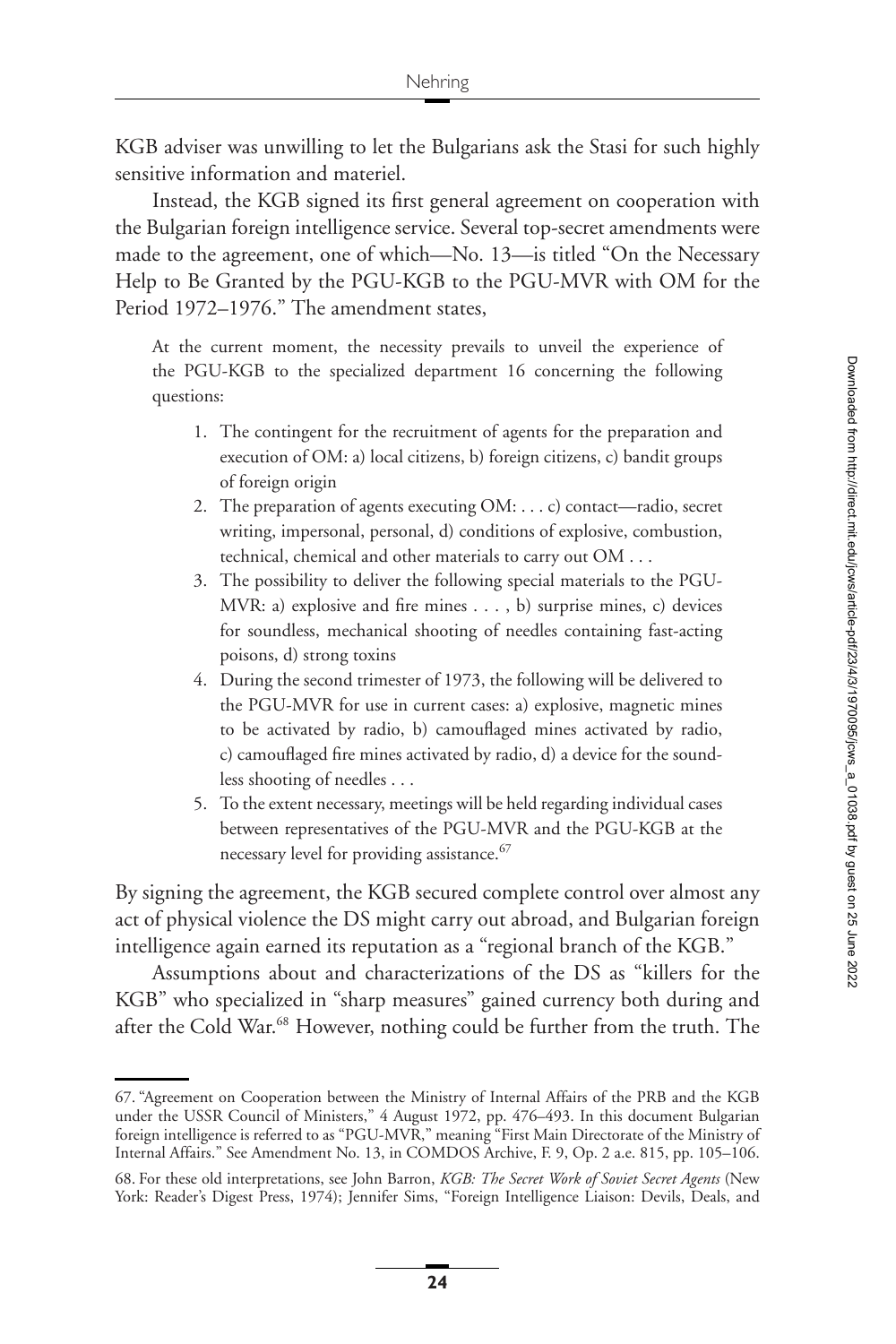Bulgarians relied almost completely on the KGB when carrying out their own, limited "sharp measures." Thus, allegations such as the "Bulgarian Connection" in the attempted assassination of Pope John Paul II in 1981 seem, in retrospect, unconvincing. The Bulgarians were incapable of executing such a difficult and risky operation on their own. Even in the unlikely event that the KGB would have enlisted someone else to assassinate he pope, the DS was not an obvious candidate. Three years before, in 1978, the KGB had provided the DS with equipment and training to carry out the murder of one of the Bulgarian regime's most hated dissidents abroad, Georgi Markov.<sup>69</sup> But even though the operation was successful, it was promptly traced back to the DS and KGB. Hence, if the KGB wanted to maintain plausible deniability, the DS did not seem the best "co-conspirator" in a plot to assassinate the pope. Official investigators and academic researchers have not found ironclad evidence of Bulgaria's involvement (Italian prosecutors in the 1980s amassed only circumstantial evidence), and the well-known KGB defector Vasilii Mitrokhin also did not bring out proof of Bulgarian involvement in the attempt to kill the pope.

This is not to imply, however, that the Bulgarian foreign intelligence service and the KGB did not engage in a major intelligence operation with regard to the attack on Pope John Paul II. However, the available documents from PGU-DS suggest that the attack became an issue for them only at the end of 1982, when a representative of the Bulgarian National Airline in Rome, Sergei Antonov, was arrested as a co-conspirator of the accused Turkish citizen Mehmet Ali Ağca. The BKP Politburo immediately formed two commissions to investigate the attempted assassination—one within the Ministry of Foreign Affairs and a second in the Ministry of Internal Affairs.<sup>70</sup> The head of Bulgarian foreign intelligence drafted an "action plan for massive countermeasures against the West's anti-Bulgarian campaign."<sup>71</sup> Whereas a special task force was set up by the Bulgarian authorities to investigate and gather information on the attack, the DS's countermeasures—that is, active measures—were coordinated with the KGB and other "fraternal organs."

<span id="page-22-1"></span>70. See Baev, *KGB v Bulgariya*, p. 210.

<span id="page-22-2"></span>71. See the documents in COMDOS Archive, Sluchaya Antonov, a.e. 218, pp. 1–8.

Details," *International Journal of Intelligence and Counterintelligence*, Vol. 19, No. 2 (2006), p. 201; and Nigel West, *The Third Secret: The CIA, Solidarity and the KGB's Plot to Kill the Pope* (London: HarperCollins, 2001).

<span id="page-22-0"></span><sup>69.</sup> For an up-to-date overview of research into the killing of Georgi Markov, see Christopher Nehring, "Umbrella or Pen? The Murder of Georgi Markov: New Facts and Old Questions," *Journal for Intelligence History*, Vol. 16, No. 1 (2017), pp. 47–58.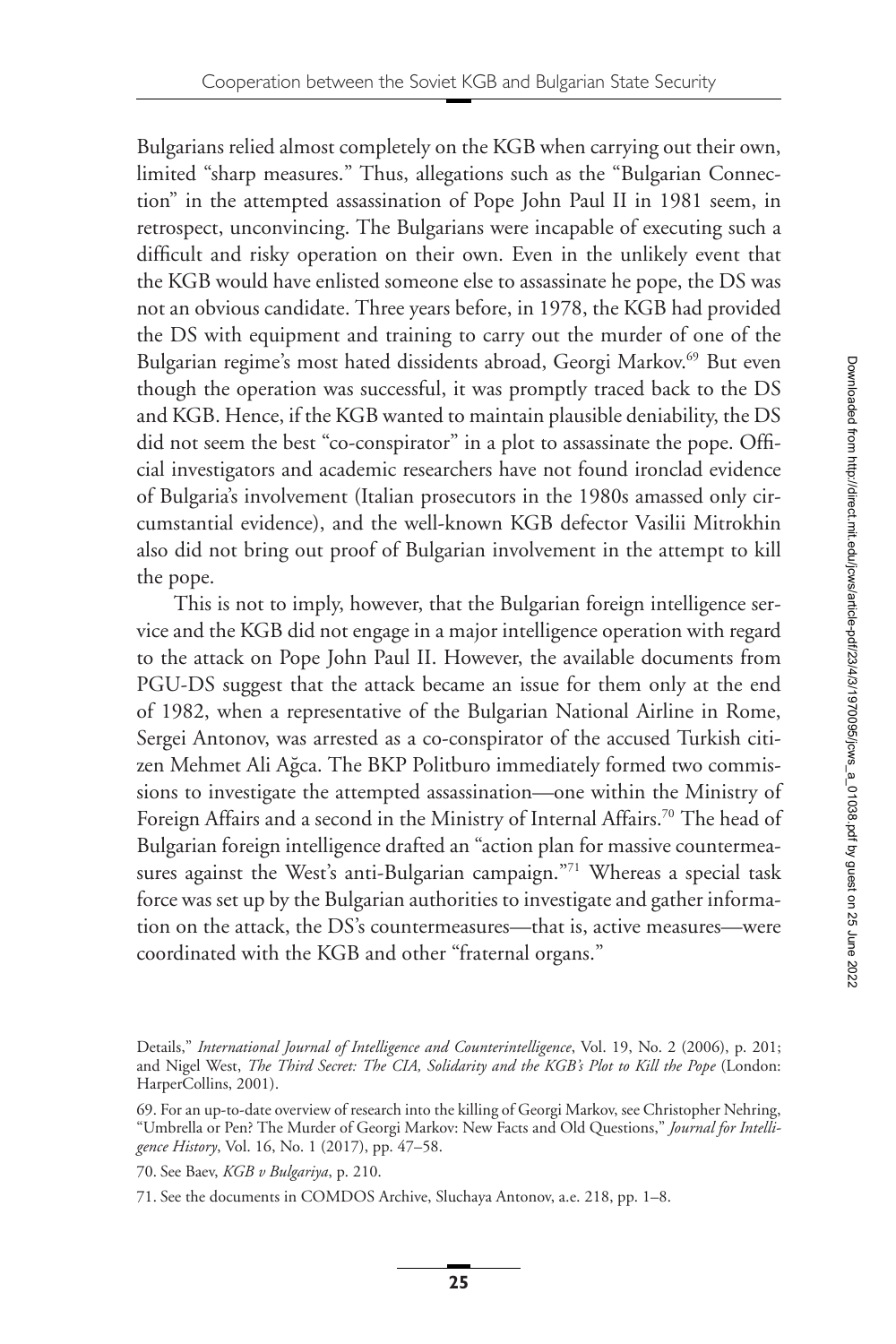Hungarian foreign intelligence, for example, arranged for the publication of press articles via their channels in the Vatican, and Polish foreign intelligence was responsible for "unmasking" the alleged Bulgarian agent and union leader Luigi Scricciolo as an agent of the U.S. Central Intelligence Agency (CIA). Conducted along with the East German HVA, the long-term Operation Papa (the Bulgarian word for "Pope") was designed to "unmask Agca's connections with Turkish Neo-Fascists und their cooperation with right-wing forces in the FRG.["72](#page-23-0) As early as December 1982, Blagoy Plachkov, deputy head of Department VIII of the PGU-DS, flew to East Berlin to meet with the director of the HVA and Deputy Minister of State Security Markus Wolf, along with the heads of the departments for counterespionage and active measures, Horst Jaenicke and Rolf Wagenbreth, respectively. (From East Berlin, Plachkov continued on to Warsaw, Prague, and Budapest for similar meetings.[\)73](#page-23-1) The main goal of their active measure was to make the world believe that the CIA was behind the attack and had enlisted the Turkish extremist organization known as the "Grey Wolves" (of which Agca was a member) to ˘ shoot the pope[.74](#page-23-2) Wolf, for his part, was relatively certain that the CIA had launched the "anti-Bulgarian campaign" to blame the Soviet bloc, although his service possessed no hard evidence. Nevertheless, within a month the HVA had composed two manuscripts about the shooting based on the Bulgarians' requirements. One 35-page document was entitled "My God, why? Who had an interest in the Death of John Paul II?" The second was a 56-page text on Ağca's biography, travels, and political connections.<sup>[75](#page-23-3)</sup> Years later, the Bulgarians still pointed to these texts as the greatest contribution made by their East German colleagues[.76](#page-23-4)

As early as January 1983, Bulgarian foreign intelligence embarked on its own active measures. For example, its *rezidentura* in West Germany began to send out forged letters from an anonymous person in the West German

<span id="page-23-0"></span><sup>72.</sup> Ibid., p. 8.

<span id="page-23-1"></span><sup>73. &</sup>quot;Report by Colonel B. Plachkov on Talks with the German Comrades in Berlin," 21–23 December 1982, in COMDOS Archive, Sluchaya Antonov, a.e. 269 (Operatsij "PAPA" AM "VEZUVIJ" Vol. II), pp. 14–16.

<span id="page-23-2"></span><sup>74. &</sup>quot;Information on our ideas for Undertaking a Common Operation with the German Comrades in Response to the Antisocialist Campaign in Connection with the Attack on the Pope," 20 December 1982, in COMDOS Archive, Sluchaya Antonov, a.e. 269 (Operatsiya "PAPA" AM "VEZUVIJ" Vol. II), pp. 6–8.

<span id="page-23-3"></span><sup>75. &</sup>quot;My god, why? Who had an interest in the death of John Paul II?" in COMDOS Archive, Sluchaya Antonov, a.e. 269 (AM VEZUVIJ Vol. II), pp. 17–115.

<span id="page-23-4"></span><sup>76.</sup> The HVA labeled one brochure, which they fashioned, as one of their own active measures.See "The Grey Wolves: Political Home of Assassin Mehmet Ali Agca," in COMDOS Archive, Sluchaya Antonov, a.e. 269 (AM "VEZUVIJ" Vol. II.), pp. 167–172, 176–193.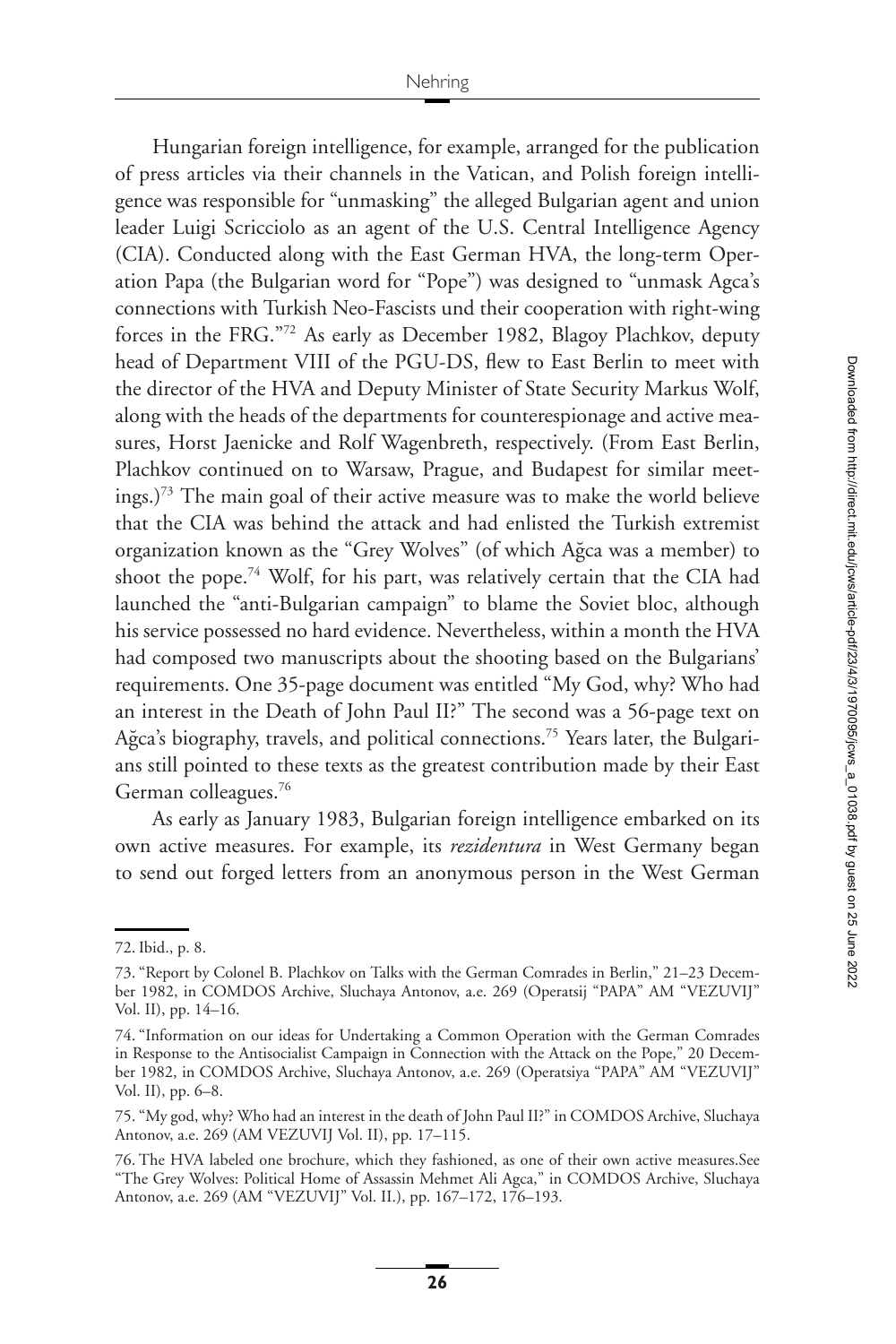intelligence community claiming that an alleged conspiracy between the Turkish nationalist Alparslan Türkeş and Bavarian Prime Minister and conservative CSU leader Strauss was behind the attack on the pope.<sup>77</sup> For this operation, the Bulgarians used an alleged record from a meeting of all NATO heads of counterterrorism that the KGB had either acquired or skillfully forged[.78](#page-24-1) The purported minutes of this meeting affirmed that none of the Western services had found any proof of a connection between Ağca and the KGB or the Bulgarians. The KGB and the Bulgarians also managed to obtain copies of the interrogations and hearings for all the major witnesses from Rome.<sup>79</sup> Nevertheless, the Bulgarians' active measures did not have much success in persuading the world of Sofia's innocence.

Only after Antonov was acquitted of all charges—no hard evidence could be produced of his involvement with Ağca, the assault, or a connection to Bulgarian intelligence—did the accusations against the Bulgarians and the KGB begin to abate. Time and again, the Communist countries had claimed that Claire Sterling and her coauthor, Paul Henze, who were the first to write about Antonov and the alleged "Bulgarian connection," were influenced by the CIA[.80](#page-24-3) Melvin Goodman, a former CIA section chief for the Soviet Union who became disaffected with the agency, claimed in a recent documentary that Sterling's book drew on false information planted by the CIA, and the

<span id="page-24-0"></span><sup>77.</sup> See the draft for the forged letter, "Untitled, 1982," in COMDOS Archive, Sluchaya Antonov, a.e. 254 (AM "ETNA"), pp. 5–8. See also Bundesministerium des Innern, ed., *Verfassungsschutzbericht 1983* (Bonn: Bundesministerium des Innern, 1984), pp. 191–193.

<span id="page-24-1"></span><sup>78. &</sup>quot;Proposal concerning the execution of AM ETNA," 22 March 1983, in COMDOS Archive, Sluchaya Antonov, a.e. 254, pp. 4–6, 9–12.

<span id="page-24-2"></span><sup>79.</sup> Information from the Security Organs of the PRB, 22 December 1982, in Bundesbeauftragter für die Stasi-Unterlagen (Federal Commissioner for the Stasi Files, BStU), MfS Abt. X 235, pp. 15–17; Telegram from Minister Solakov, 1 February 1983, in BStU, MfS Abt. X 235, pp. 29–30; Telegram from Minister Solakov, 2 September1984, in BStU, MfS Abt. X 235, pp. 64–66; "Information from the Security Organs of the UPR: Information on the Agca case, 3 June 1983, in BStU, MfS Abt. X 235, pp. 99–109; Information from the Security Organs of the PRB on the Trial against the Bulgarian Citizen Sergey Antonov, 29 March 1985, in BStU, MfS Abt. X 235, p. 131; "Telegram from Minister Solakov, 23 September 1985, in BStU, MfS Abt. X 235, pp. 142–143; "Information from the Security Organs of the PRB on the Anti-Bulgarian Campaign in the West, 30 July 1984, in BStU, MfS AS 19/87, pp. 2–3; "Information from the Security Organs of the PRB on the Anti-Bulgarian Campaign in the First Trimester 1984," in BStU, MfS Abt. X 235, pp. 82–90; "Information from the Security Organs of the PRB on the Campaign against the PRB, Its Security Organs, and other Socialist Countries in Connection with the Assault on the Pope, January 1983," in BStU, MfS HA XXII 17754, p. 16; and Assessment of the Campaign against the Socialist Countries Raised by Western Media in connection with the assault on the Pope, 21 December1982, in BStU, MfS HA 17752, pp. 46–48.

<span id="page-24-3"></span><sup>80.</sup> See the interview with Melvin Goodman in the German-Italian documentary film *Schuesse auf dem Petersplatz* [Shots on St. Peter's Square], dir. Moritz Enders and Werner Koehne (Berlin: Prounen Film; Rome: SD Cinematografica, 2015).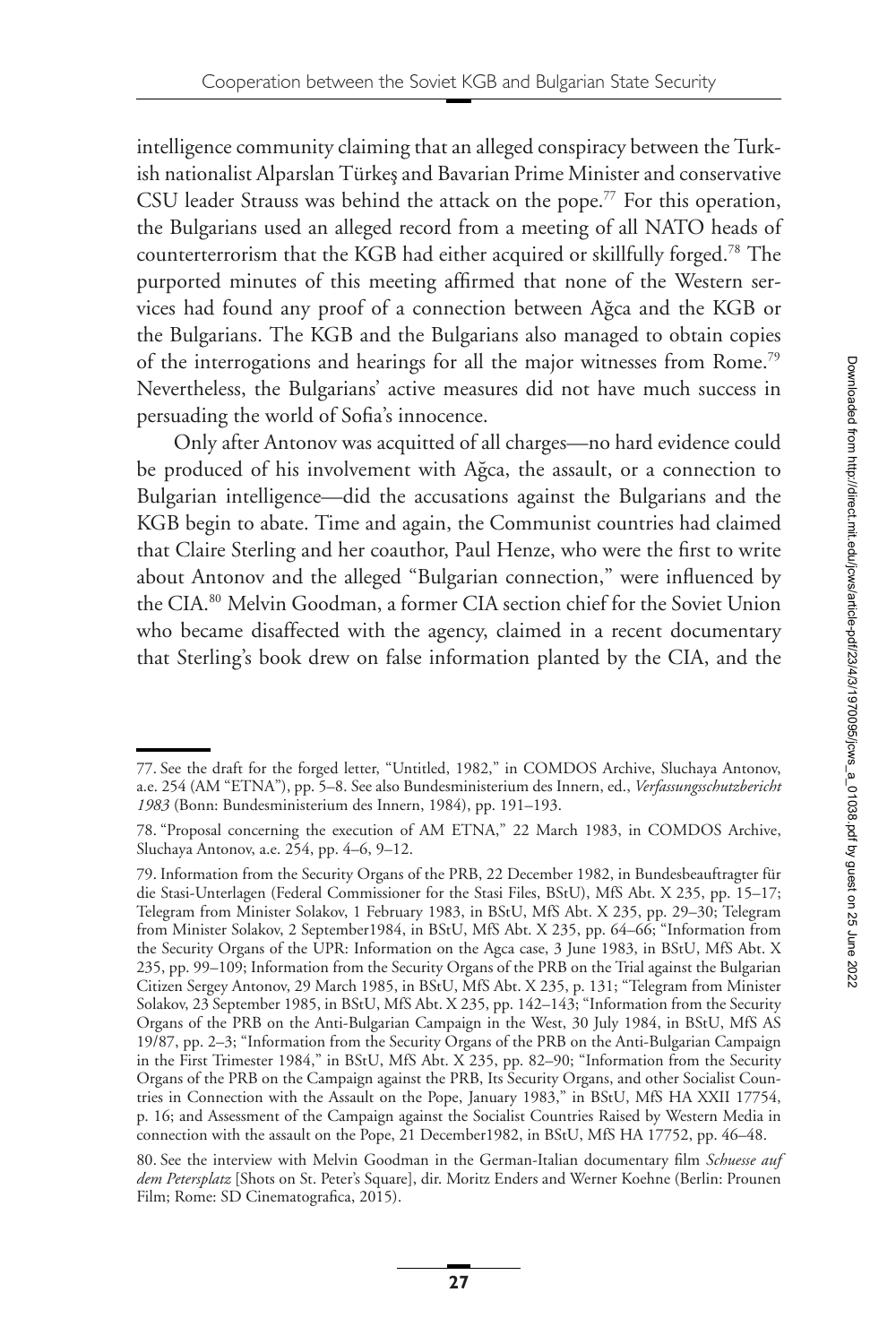book then persuaded CIA Director William Casey of the Bulgarian and KGB connection.<sup>81</sup>

After the close of Antonov's trial in 1985, Bulgarian foreign intelligence complained bitterly to the KGB about the other "fraternal organs.["82](#page-25-1) Only the KGB had offered real help. The East Germans had provided some information, but all the other Soviet-bloc intelligence services kept out of the matter until they, too, were accused of a role the assassination attempt. Decades after the collapse of Communism, however, Stankov, the former head of Department VIII of the PGU-DS, admitted that the KGB had suspected Bulgarian involvement in the assault and had conducted investigations along those lines[.83](#page-25-2) The investigations ended after the KGB concluded that the DS was not involved and that the "Bulgarian connection" was a "flagrant [U.S.] provocation" (*provokatsiya na golo myasto*)[.84](#page-25-3)

Another murder attempt, however, can be unambiguously attributed to the DS: Georgi Markov's murder in London in 1978.<sup>85</sup> The Bulgarian dissident and émigré was poisoned by a small pellet that contained ricin, a quick-working, deadly poison that has no antidote. On his deathbed, Markov recalled a man with an umbrella on Waterloo Bridge and stated that he had felt a short sting in his right thigh, where the pellet was later found. One week later, another Bulgarian émigré in Paris, Vladimir Kostov, was attacked in a similar fashion and survived only because the poison pellet did not open. It proved easy to link both attacks to the DS, especially because Markov was murdered on Zhivkov's birthday.

As KGB General Kalugin revealed in the 1990s, Zhivkov had directed Stoyanov to ask the KGB for help with "neutralizing" Markov.<sup>86</sup> KGB chief Andropov declined at first but later agreed to help in order not to insult Zhivkov personally. Eventually, the KGB agreed to provide the Bulgarians with the necessary technology and devices and to train Bulgarian operatives in how to use them. The KGB did not want to use its own agents. Again, a special relationship revealed itself: The Soviet Union could control the

<span id="page-25-0"></span><sup>81.</sup> Ibid.

<span id="page-25-1"></span><sup>82. &</sup>quot;Protocol on the work meeting with the KGB delegation," 17 May 1983, in Kiryakova et al., eds., *KGB i DS*, Doc. 203, pp. 1296–1304.

<span id="page-25-2"></span><sup>83.</sup> See the online interview with Stankov,"Polk. Dimo Stankov, bivsh zam.-shef na PGU na DS: Papata znaeshe, che zad pokushenieto stoi 'Svetata Troica' – turskite, amerikanskite i italyanskite sluzhbi," 14 October 2010, [https://www.blitz.bg/article/20948.](https://www.blitz.bg/article/20948) Stankov was the longest-serving head of Department VIII of Bulgarian foreign intelligence.

<span id="page-25-3"></span><sup>84.</sup> See Baev, *KGB v Bulgariya*, p. 214.

<span id="page-25-4"></span><sup>85.</sup> See Nehring, "Umbrella or Pen?"

<span id="page-25-5"></span><sup>86.</sup> See Kalugin, *Spymaster*, pp. 178–181.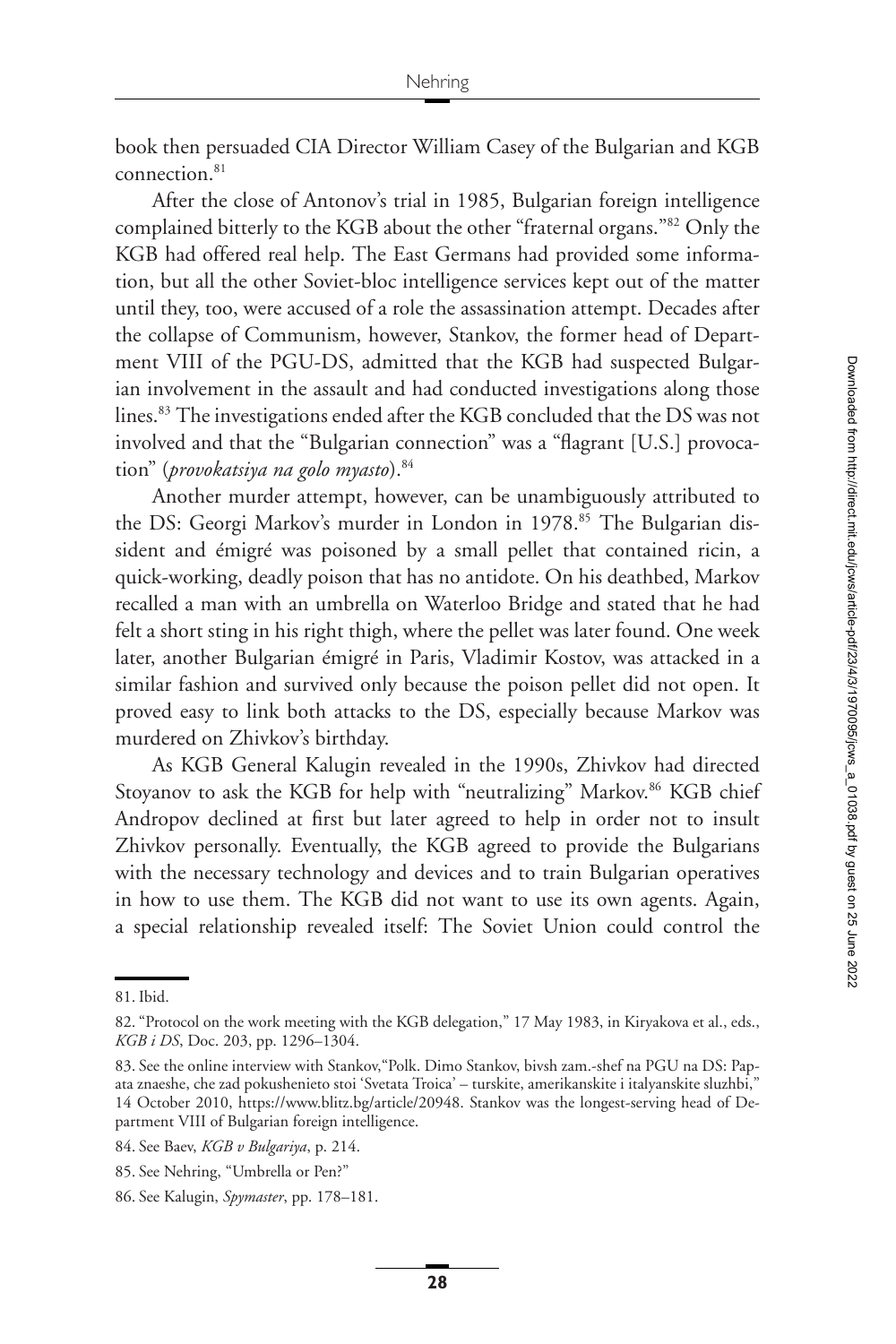Bulgarians and their "sharp measures," in part because the KGB was the only agency that had the resources to carry out such operations abroad. At the same time, even someone as powerful as Andropov, who was also a member of the Soviet Politburo and future leader of the Soviet Union, could hardly say no to a personal request from Zhivkov. Being a "local branch of the KGB" and the "16th Soviet republic" paid off for the Bulgarians in this case.

An analysis of the cooperation of the KGB and Bulgarian DS in the field of "sharp measures" shows some interesting results. First, Cold War-era claims that Bulgaria specialized in or was highly accomplished at carrying out murders or abductions abroad are unfounded. On the contrary, the DS lacked necessary resources for such operations. Second, to make up for this lack of resources, the DS cultivated almost uniquely close cooperation with the KGB, which provided the Bulgarians with material and know-how, in turn ensuring that Moscow could control and oversee DS "sharp measures." The case of Markov is a perfect example of what was feasible, but conversely it also shows why the KGB probably would not have wanted the DS to be involved in an assassination attempt on Pope John Paul II. Finally, the record of KGB-DS cooperation shows that "sharp measures" were only a small part of Bulgaria's active measures and reinforces how heavily the Bulgarians in the departments responsible for such measures depended on their Soviet comrades.

#### **The Effectiveness of Western Countermeasures against Soviet-Bloc Active Measures**

Active measures against the West were of considerable significance in the "intelligence war" between East and West in the 1960s and 1970s and involved not only increased disinformation and propaganda attacks but also defectors. Bittman and Šejna, for example, both defectors from Czechoslovakia, spoke at length about the KGB's work in this field. $87$  Even though both men warned about the West's lack of interest and vulnerability to Soviet-bloc active measures, Western intelligence communities gave little indication of being concerned. Despite the constant propaganda attacks of the GDR and the Stasi, the West German counterintelligence service (*Bundesamt für Verfassungsschutz*, or Federal Office for the Protection of the Constitution, BfV) did not mention active measures in its annual public reports until the 1980s. Even major events such as the 1972 Summer Olympics in Munich, a special target of

<span id="page-26-0"></span><sup>87.</sup> Bittman, *Geheimwaffe D.*, pp. 13–33; and Šejna, *We Will Bury You*.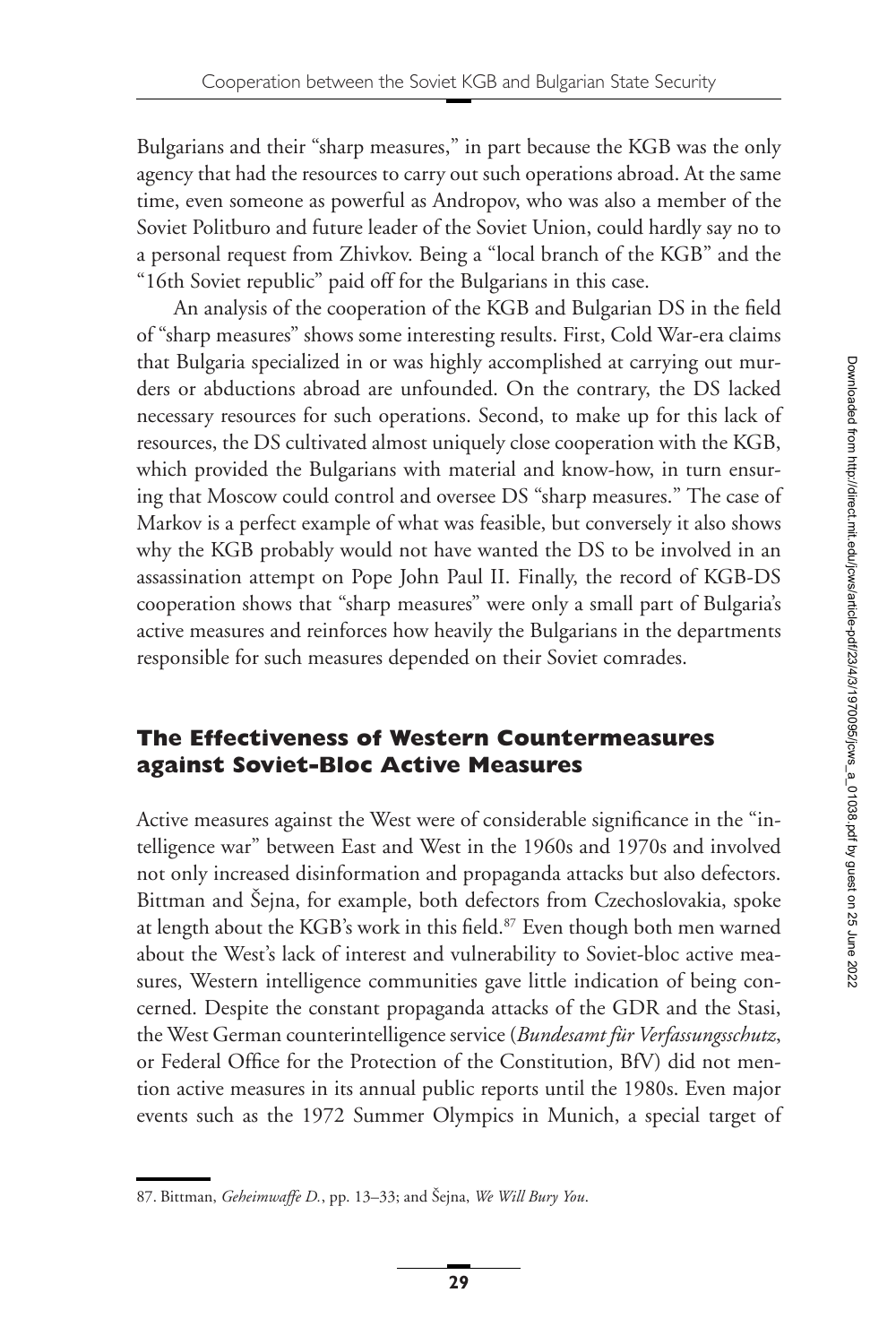active measures by the Stasi, were not seen as being at any special risk from information warfare.<sup>88</sup>

Not until the 1980s did active measures become a grave concern for Western intelligence services. In the United States, special task forces of the CIA and the State Department and annual congressional reports sought to list and give detailed accounts of Soviet disinformation operations. Organizations such as the United States Information Agency (USIA), the West Berlin–based Radio in the American Sector (RIAS), Voice of America (VOA), and Radio Free Europe (RFE) then used these accounts to publicize and counter the East-bloc disinformation operations by launching their own information campaigns[.89](#page-27-1) In the FRG, the BfV took on similar tasks and tried to inform the public about Soviet disinformation attempts.<sup>90</sup> Efforts to counter Communist active measures followed a threefold model. First, measures of "classic" counterespionage were implemented—that is, identifying Soviet spies, front organizations, and forgeries used by the KGB to spread disinformation.<sup>91</sup> Second, government agencies such as the State Department, the White House, the CIA, and the Department of Defense publicly addressed the issue at stake, analyzed it, and revealed its untrue character. Third, Western news organizations such as USIA, VOA, RFE, the BBC, and Deutsche Welle released a steady flow of "serious" news and information into the Soviet bloc and the "Third World.["92](#page-27-4) Dennis Kux, a State Department employee who served on one of the U.S. task forces that looked at Soviet disinformation, later described

<span id="page-27-0"></span><sup>88.</sup> On the 1972 Olympic games in Munich, see Justus Johannes Meyer, "Politische Spiele—Die deutsch-deutschen Auseinandersetzungen auf dem Weg zu den XX. Olympischen Sommerspielen 1972 und bei den Spielen in München," Ph.D. Diss., University of Hamburg, 2010, pp. 309–350.

<span id="page-27-1"></span><sup>89.</sup> See Alvin Snyder, *Warriors of Disinformation: American Propaganda, Soviet Lies, and the Winning of the Cold War—An Insider's Account* (New York: Arcade Publishing, 1995), pp. 93–125; Herbert Romerstein, *Soviet Agents of Influence* (Alexandria, VA: Center for Intelligence Studies, 1991); Herbert Romerstein, *Soviet Active Measures and Propaganda: New Thinking & Influence Activities in the Gorbachev Era* (Toronto: Mackenzie Institute for the Study of Terrorism, Revolution, and Propaganda, 1989); Dennis Kux, "Soviet Active Measures and Disinformation," *Parameters*, Vol. 15, No. 4 (1985), pp. 19–28; Christopher Lamb and Fletcher Schoen, *Deception, Disinformation, and Strategic Communications: How One Interagency Group Made a Major Difference,* Strategic Perspectives No. 11 (Washington, DC:National Defense University Press, June 2012); U.S. Department of State, Bureau of Public Affairs, *Special Report No. 101: Soviet Active Measures. An Update*" (Washington, DC: U.S. Department of State, 1982); U.S. Congress, Committee on Foreign Relations Subcommittee on European Affairs, *United States Policy toward East Europe, West Europe and the Soviet Union: Hearing*, 99th Cong., 1st Sess., 1986); and U.S. Department of State, *Soviet Influence Activities: A Report on Active Measures and Propaganda, 1986–87*" (Washington, DC: United States Department of State, 1987).

<span id="page-27-2"></span><sup>90.</sup> See, for example, Innere Sicherheit. Informationen des Bundesministeriums des Inneren Nr. 1 vom 20. 3. 1985; and Bundesministerium des Innern *Verfassungsschutzbericht 1983*, pp. 201–202.

<span id="page-27-3"></span><sup>91.</sup> See Kux, "Soviet Active Measures," p. 26.

<span id="page-27-4"></span><sup>92.</sup> Snyder, Warriors, pp. 73–163.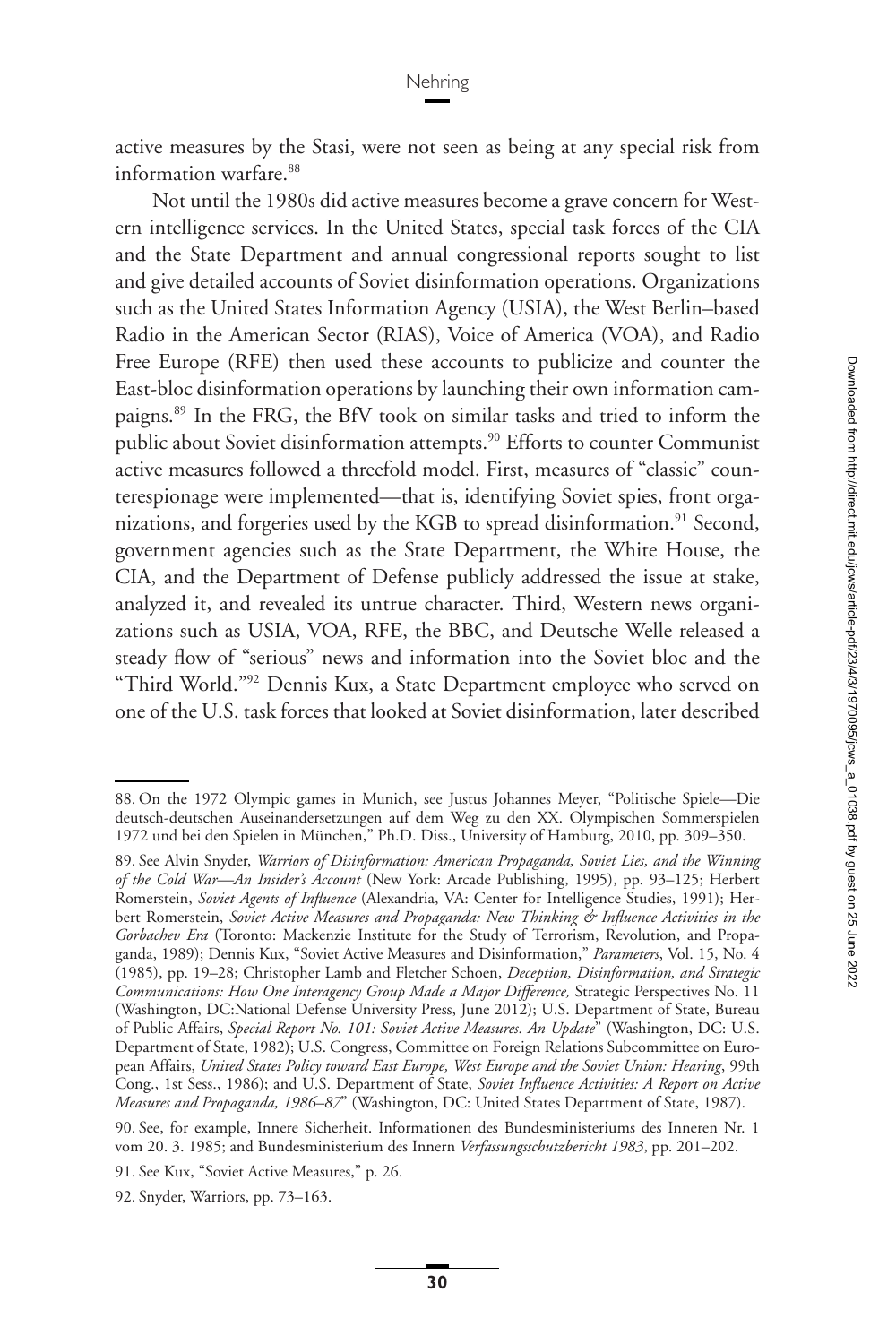the gravest problem of such countermeasures. On the one hand, giving too much attention to forgeries, falsehoods, and propaganda could overstate their importance; on the other hand, ignoring active measures would only spur the KGB to undertake more of them.<sup>93</sup> Western efforts to counter Cold War disinformation campaigns are well worth remembering today, at a time of heightened Western concern about the Russian government's use of "hybrid and information warfare.'

# **Conclusion**

Bulgaria and the Soviet Union were united politically and by their special intelligence relationship. Both facets of this union, however, were asymmetrical and dominated by the USSR. Still, the Bulgarians skillfully managed to employ tactics of extreme submissiveness to get as much out of their cooperation as they possibly could. For instance, by revealing agents, work plans, and operations to the KGB, they succeeded in obtaining Soviet support for their work even when Moscow had little interest in it. Even though the DS was heavily dependent on the KGB, the Bulgarians gained materially from the relationship.

Active measures, disinformation, and propaganda were specific fields of work for Soviet-bloc intelligence services, especially because such activities were closely connected to the foreign policy interests of the Soviet Union. The Bulgarian (and other) departments for active measures were set up based on the model of Service "A." Because the Bulgarians never had the ambition to become globally engaged in active measures, they chose to affiliate themselves with operations initiated by the KGB—but never without hinting toward their limited resources. Agents were shared with or transferred completely to the KGB. Materials the Bulgarians planned to use were almost always produced in Moscow (or East Berlin). Frequently, the services would "double-account" for their actions and operations in order to reconcile heir limited resources with their Soviet-assigned global tasks. During times of fierce international conflict, notably the propaganda war after the attempt to assassinate Pope John Paul and Western speculation about a "Bulgarian connection," these tricks came back like a boomerang to the Bulgarian foreign intelligence service.

<span id="page-28-0"></span><sup>93.</sup> Kux, "Soviet Active Measures," p. 26.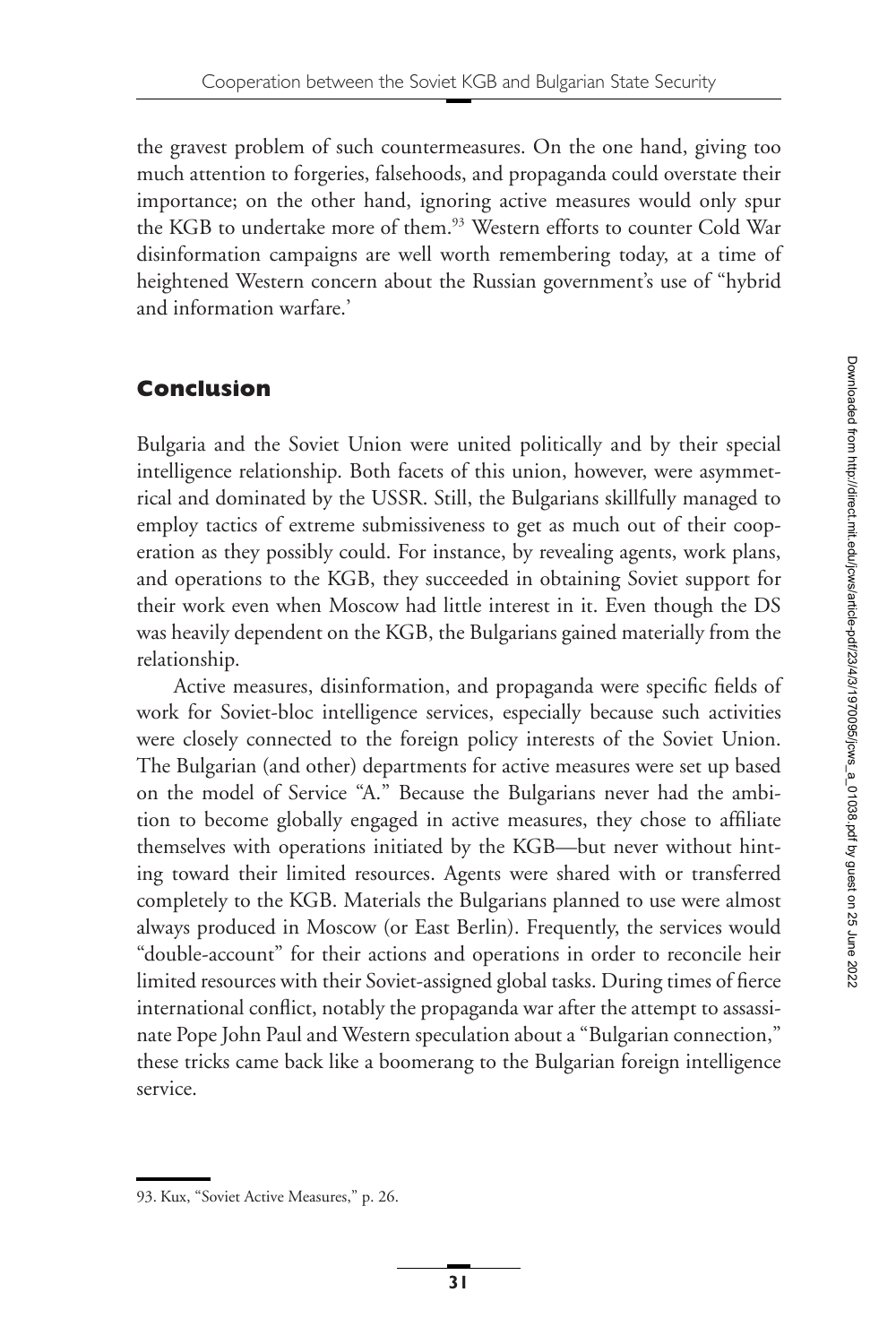The record of Bulgarian-Soviet intelligence cooperation during the Cold War yields several lessons that can be applied to the current Russian campaigns of "hybrid and information warfare." First, Moscow's use of active measures as an instrument for exerting clandestine influence did not stop with the collapse of Communism and the Soviet Union itself. Service "A" of the former PGU-KGB was not dissolved, although it did suffer from layoffs and cutbacks when the Russian state encountered severe financial problems in the 1990s. The intelligence service was simply renamed and integrated within the structures of the new Russian SVR. Afterward, especially during the consolidation phase of Putin's rise to power, active measures, disinformation, and influence measures were employed to stabilize domestic rule and to accompany internal conflicts, as in Chechnya, the Caucasus, Ukraine, and Central Asia.<sup>94</sup> After 1991, active measures did not die out as an instrument of Russian foreign policy toward the West, but the resources that could be directed in this direction were initially limited.

Second, despite Moscow's loss of its "fraternal states" and its outer empire, close personal and structural ties continued to exist between individuals and organizations active in the West during the Cold War years and the Soviet state. Most likely, clandestine structures in the former states of the Soviet bloc are still being used today to spread disinformation.

Third, the digital age is the real driving force behind the change in Russian disinformation policy. On the one hand, the Internet, blogs, Facebook, and real-time communications around the globe have facilitated contacts with foreign societies while helping, in some cases, to conceal such ties. On the other hand, the shape of "hybrid and information warfare" has been adapted to the digital age. Internet blogs, "trolls," and "fake news" on Facebook can spread disinformation much more rapidly and can reach a far broader audience than newspaper articles could during the Cold War. The use of digital instruments also raises the question of penal codes concerning the spread of "foreign disinformation," which may cause a massive problem for Western law enforcement authorities.

The examples analyzed in this article support proposals for a concentrated and coordinated set of steps to counter disinformation. The commissions formed within the U.S. State Department, the U.S. Congress, the CIA, USIA, and the West German BfV caused great concern among the "warriors of

<span id="page-29-0"></span><sup>94.</sup> Irena Borogan and Andrei Soldatov, *The New Nobility: The Restoration of Russia's Security State and the Enduring Legacy of the KGB* (New York: Public Affairs, 2010); and Irena Borogan and Andrei Soldatov, *The Red Web: The Struggle between Russia's Digital Dictators and the New Online Revolutionaries* (New York: Public Affairs, 2015).